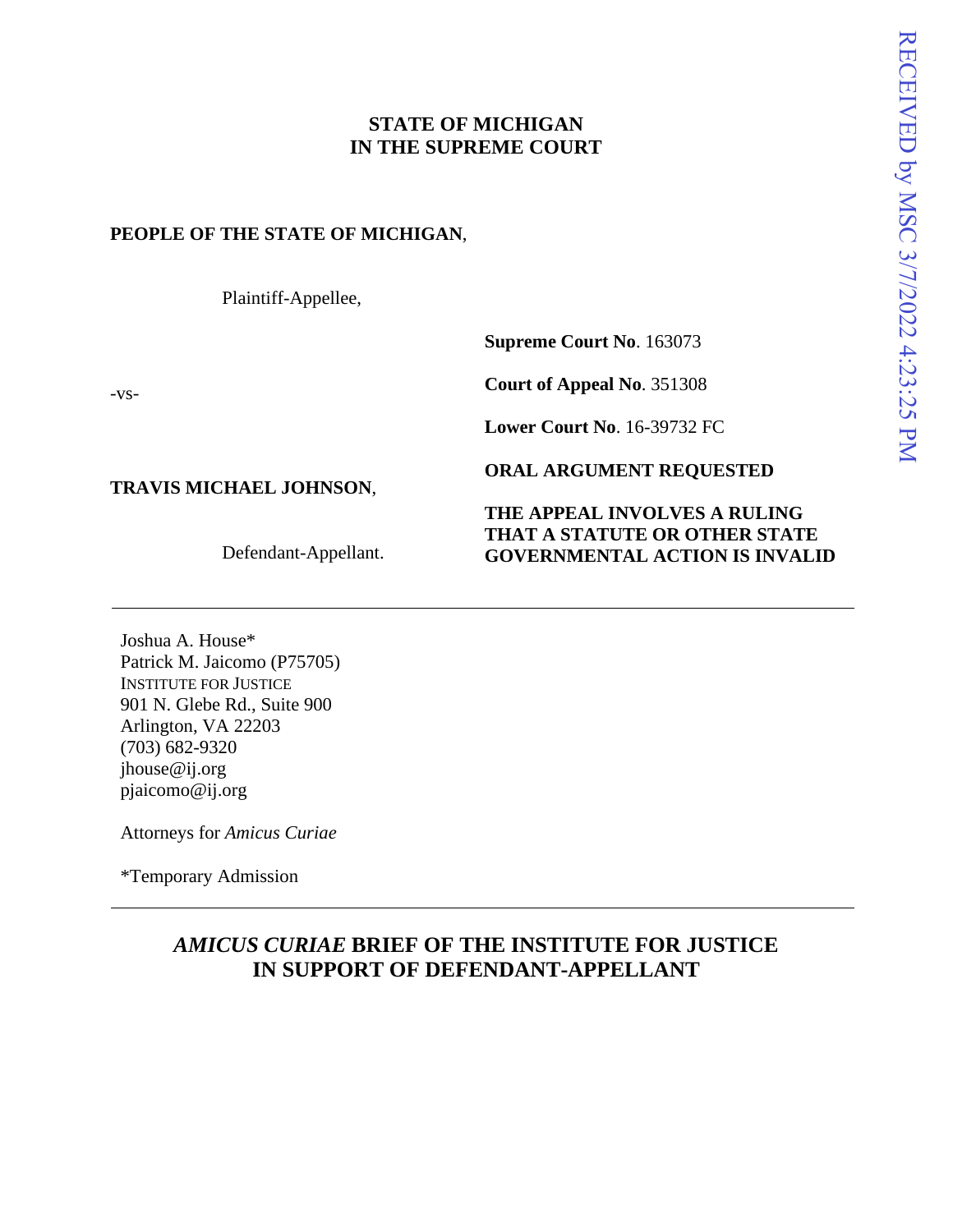# **TABLE OF CONTENTS**

<span id="page-1-0"></span>

|     |                                                                              | Page                                                                                                                                            |
|-----|------------------------------------------------------------------------------|-------------------------------------------------------------------------------------------------------------------------------------------------|
|     |                                                                              |                                                                                                                                                 |
|     |                                                                              |                                                                                                                                                 |
|     |                                                                              |                                                                                                                                                 |
|     |                                                                              |                                                                                                                                                 |
|     |                                                                              |                                                                                                                                                 |
|     |                                                                              |                                                                                                                                                 |
| I.  | Due Process Prohibits Courts from Having a Financial Interest in Guilty      |                                                                                                                                                 |
|     | A.                                                                           | Courts violate due process when they institutionally benefit from                                                                               |
|     | B <sub>1</sub>                                                               | A decision maker can have an institutional financial interest even if he or<br>she does not have executive or budgetary responsibilities in the |
|     | $C_{\cdot}$                                                                  | Either control over funds or the amount of those funds can demonstrate                                                                          |
|     | D.                                                                           | Even without an actual financial interest, courts may not appear to have                                                                        |
| II. | Michigan Trial Courts Have, or Appear to Have, an Unconstitutional Financial |                                                                                                                                                 |
|     |                                                                              |                                                                                                                                                 |
|     |                                                                              |                                                                                                                                                 |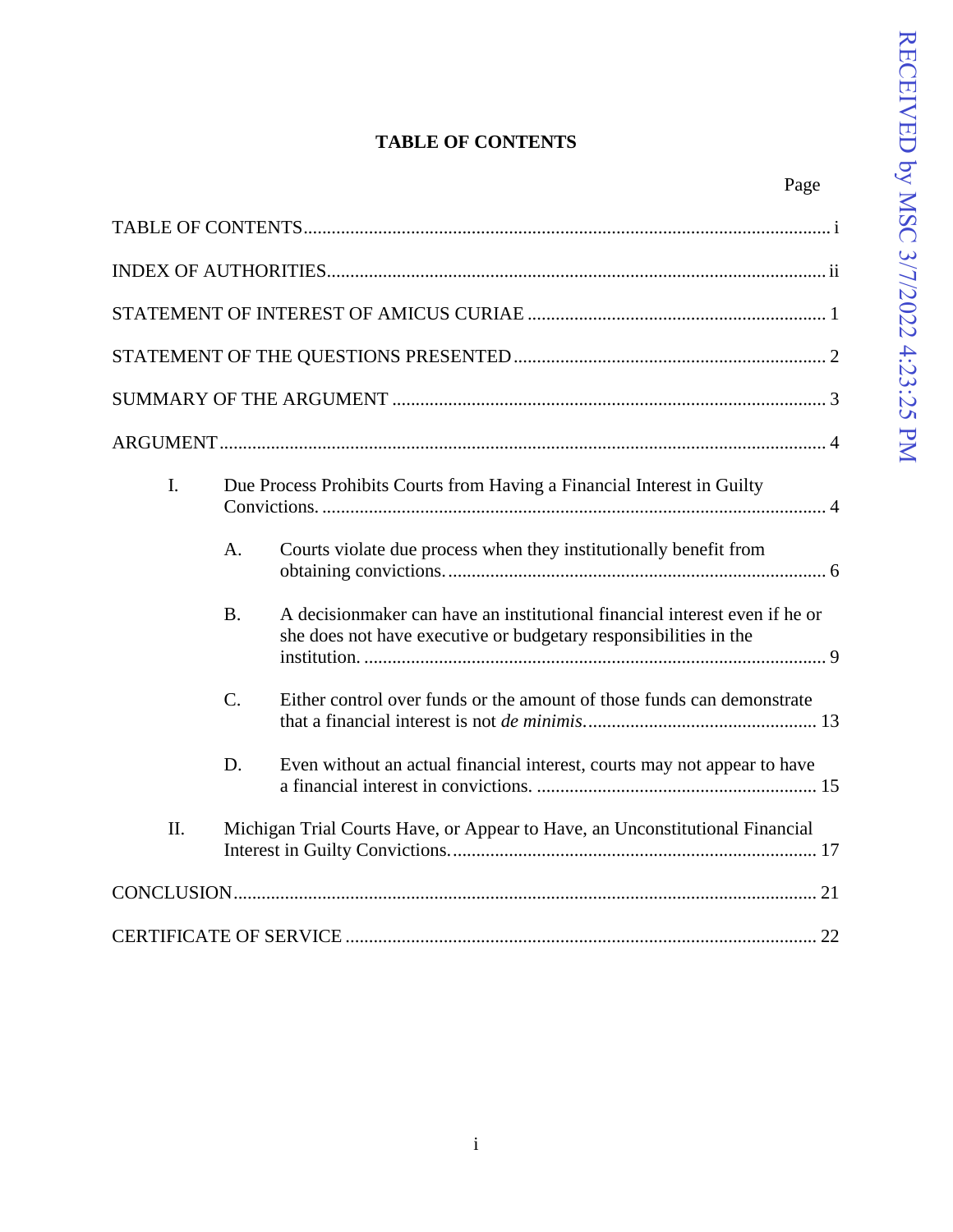# **INDEX OF AUTHORITIES**

| ١O<br>r<br>₫ |
|--------------|
|--------------|

<span id="page-2-0"></span>

| <b>CASES</b>                                                 |
|--------------------------------------------------------------|
| Alpha Epsilon Phi Tau Chapter Hous Ass'n v City of Berkeley, |
| Beck v Elmore Cnty Magistrate Ct,                            |
| Brown v Vance,                                               |
| Brucker v City of Doraville,                                 |
| Brucker v City of Doraville,                                 |
| Cain v City of New Orleans,                                  |
| Cain v White,                                                |
| Caliste v Cantrell,                                          |
| Caperton v A.T. Massey Coal Co,                              |
| City of Seattle v Long,                                      |
| DePiero v City of Macedonia,                                 |
| Dugan v Ohio,                                                |
| Echavarria v Filson,                                         |
| Gacho v Wills,                                               |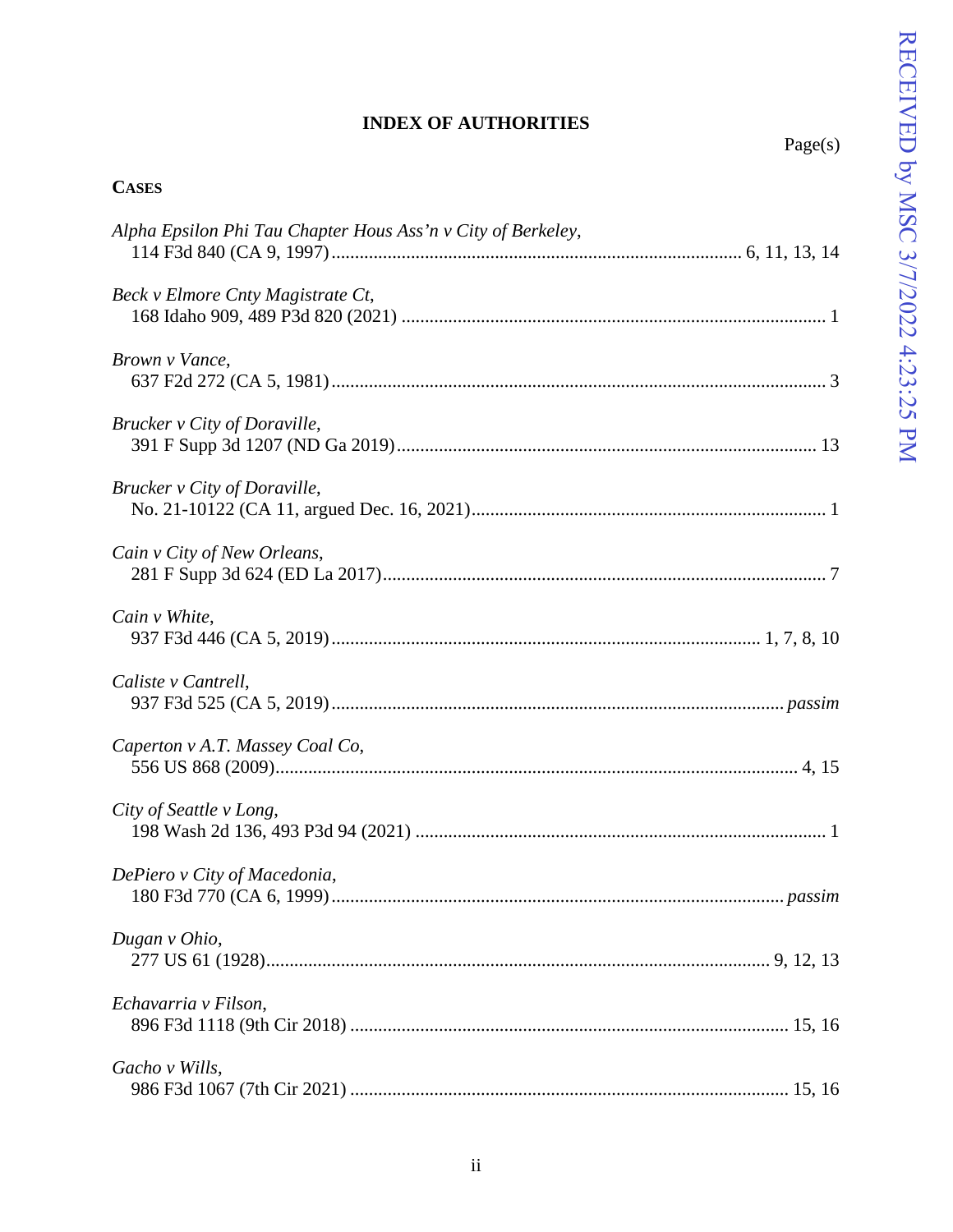| Haas v County of San Bernardino,                                                                                       |
|------------------------------------------------------------------------------------------------------------------------|
| Harjo v City of Albuquerque,                                                                                           |
| Harper v Pro Prob Servs, Inc,                                                                                          |
| In re Paternity of B.J.M.,<br>392 Wis 2d 49, 944 NW2d 542 (2020), cert. denied sub nom. Carroll v Miller, 141 S Ct 557 |
| In re Ross,                                                                                                            |
| Marshall v Jerrico, Inc,                                                                                               |
| Meyer v Niles Twp,                                                                                                     |
| Nelson v Colorado,                                                                                                     |
| Nixon v Adm'r of Gen Servs,                                                                                            |
| Rippo v Baker,                                                                                                         |
| Rose v Village of Peninsula,                                                                                           |
| State v Daigle,                                                                                                        |
| Timbs v Indiana,                                                                                                       |
| Tumey v Ohio,                                                                                                          |
| United Church of the Med Ctr v Med Ctr Comm'n,                                                                         |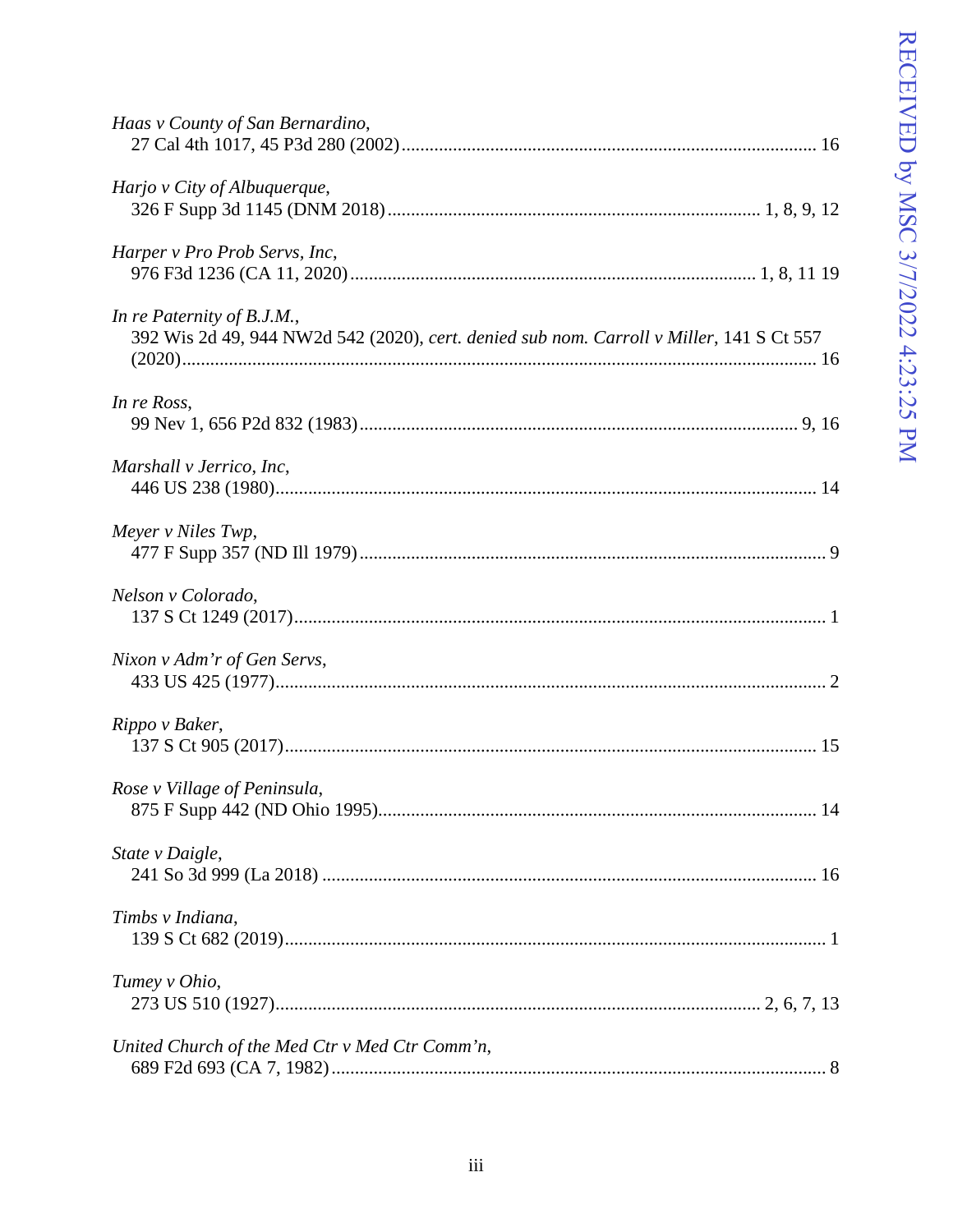| Ward v Village of Monroeville,                                                     |
|------------------------------------------------------------------------------------|
| Williams v Pennsylvania,                                                           |
| <b>CONSTITUTIONAL PROVISIONS</b>                                                   |
|                                                                                    |
| <b>STATUTES</b>                                                                    |
|                                                                                    |
| <b>OTHER AUTHORITIES</b>                                                           |
| American Bar Association, Standards Relating to Court Organization § 1.53 (1974) 3 |
|                                                                                    |
| US Bureau of Labor Statistics, Inflation Calculator, https://www.bls.gov/data/     |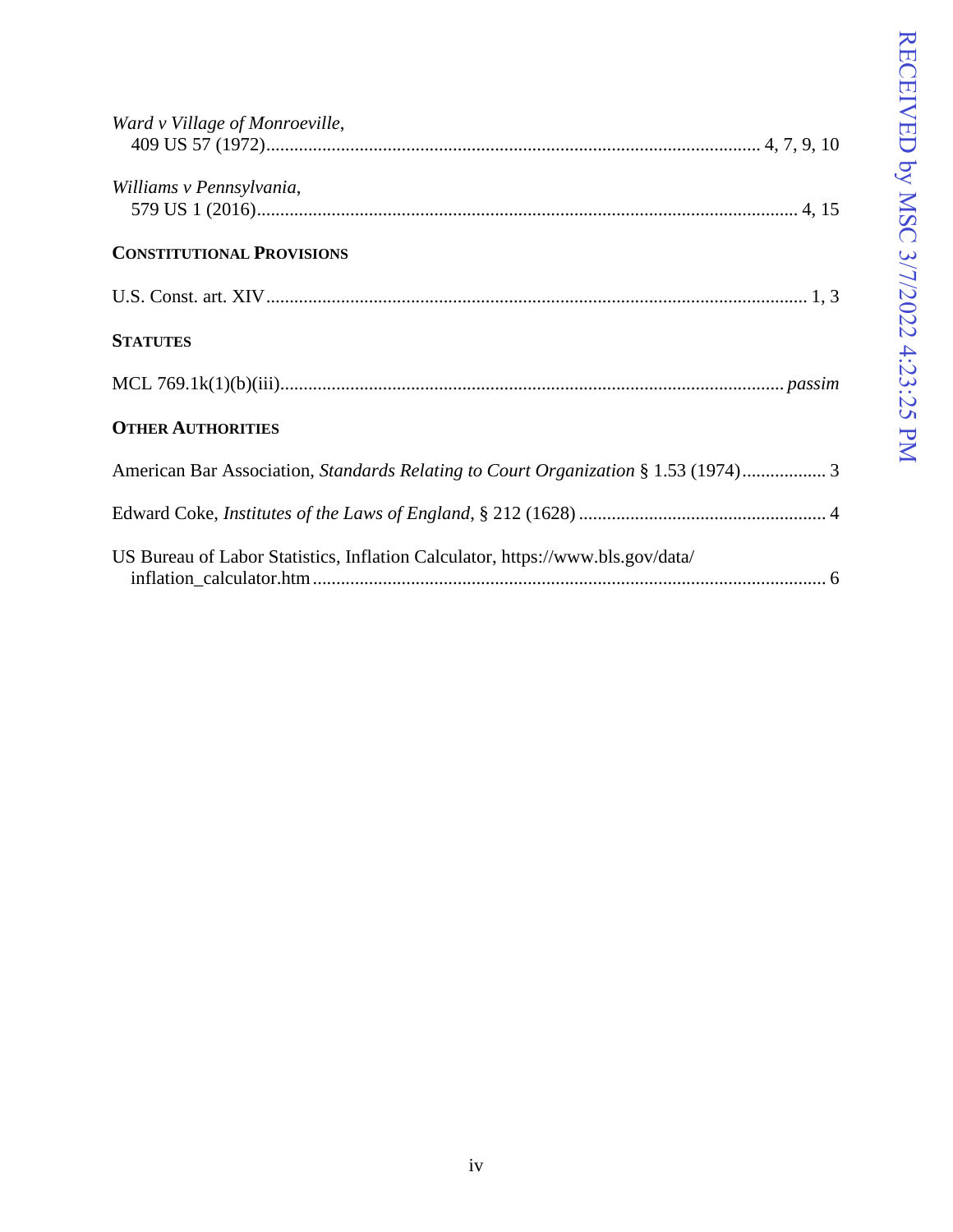### **STATEMENT OF INTEREST OF AMICUS CURIAE[1](#page-5-1)**

<span id="page-5-0"></span>The Institute for Justice (IJ) is a nonprofit, public interest law firm committed to defending the foundations of a free society. A central pillar of IJ's mission is to protect the right to own and enjoy personal and real property. Property rights are jeopardized, however, where fines, fees, and forfeitures are abused. And that abuse often results from governments unconstitutionally using the criminal justice system to raise revenues rather than protect the public.

IJ is the nationwide leader in litigating against unconstitutional financial interests and abusive fines and fees. See, e.g., *Timbs v Indiana*, 139 S Ct 682 (2019); *Brucker v City of Doraville*, No. 21-10122 (CA 11, argued Dec. 16, 2021); *Harjo v City of Albuquerque*, 326 F Supp 3d 1145 (DNM 2018). It regularly files *amicus curiae* briefs in federal and state cases involving fines and fees abuse. See, e.g., *Nelson v Colorado*, 137 S Ct 1249 (2017); *Harper v Pro Prob Servs, Inc*, 976 F3d 1236 (CA 11, 2020); *Cain v White*, 937 F3d 446 (CA 5, 2019); *Caliste v Cantrell*, 937 F3d 525, 532 (CA 5, 2019); *Beck v Elmore Cnty Magistrate Ct*, 168 Idaho 909, 489 P3d 820 (2021); *City of Seattle v Long*, 198 Wash 2d 136, 493 P3d 94 (2021).

Given IJ's expertise in fines and fees litigation, it files this brief to apprise this Court of how other jurisdictions have addressed the constitutionality of using fines and fees to generate revenues. This brief further examines whether Michigan's court costs statute is constitutional under the Due Process Clause of the Fourteenth Amendment.

<span id="page-5-1"></span> $<sup>1</sup>$  No counsel for a party authored this brief, and no counsel or party made a monetary contribution</sup> intended to fund the preparation or submission of the brief. All parties consented to the filing of this brief.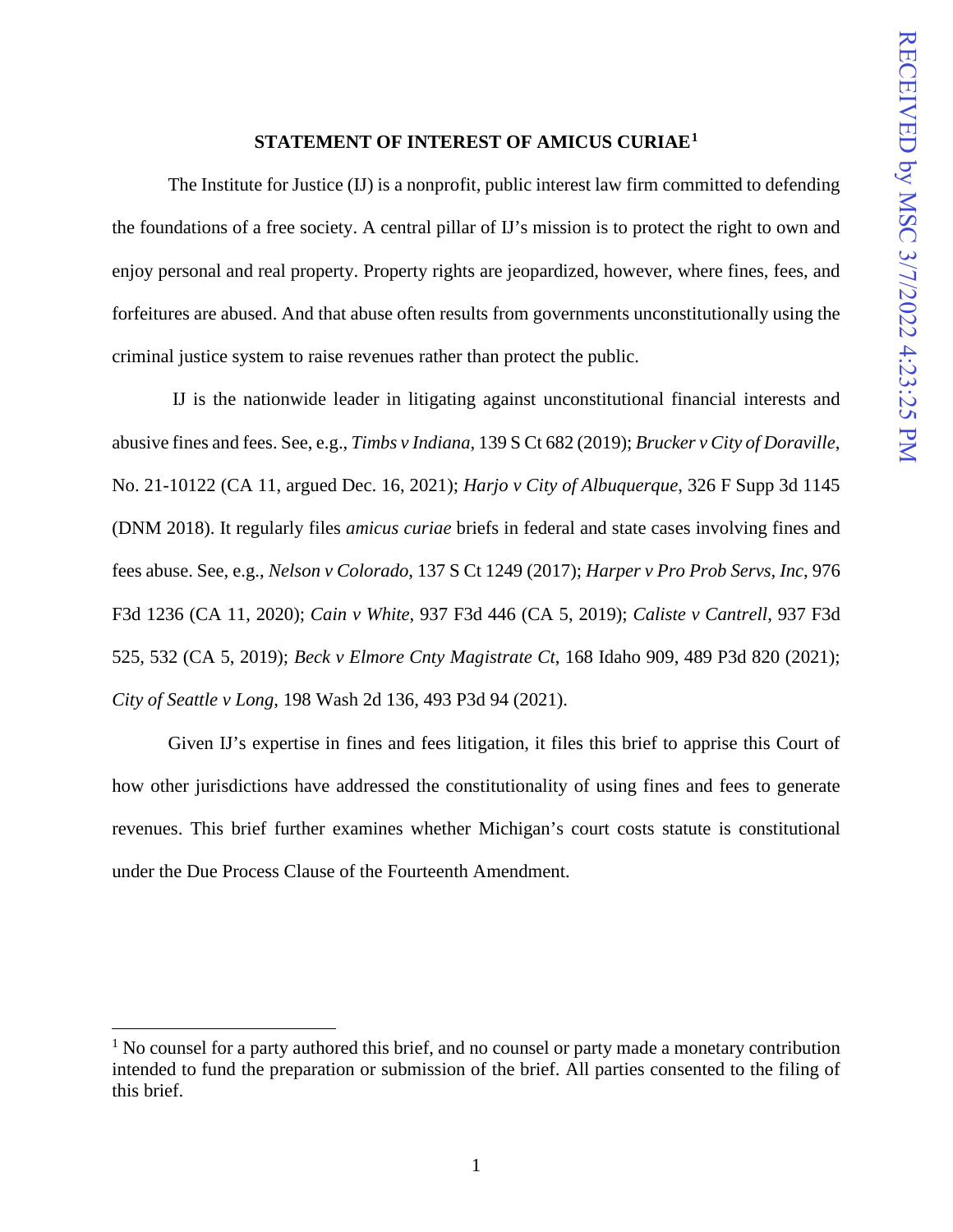### **STATEMENT OF THE QUESTIONS PRESENTED**

<span id="page-6-0"></span>1. Whether MCL 769.1k(1)(b)(iii) deprives criminal defendants of their right to appear before an impartial judge. See *Tumey v Ohio*, 273 US 510, 532 (1927).

2. Whether MCL 769.1 $k(1)(b)(iii)$  prevents the judicial branch from "accomplishing its constitutionally assigned functions." See *Nixon v Adm'r of Gen Servs*, 433 US 425, 443 (1977).

The court of appeals answered, "No and no."

Plaintiff-Appellee answers, "Yes and yes."

Defendant-Appellant answers, "No and no."

Amicus Institute for Justice answers, "Yes as to Question 1 only."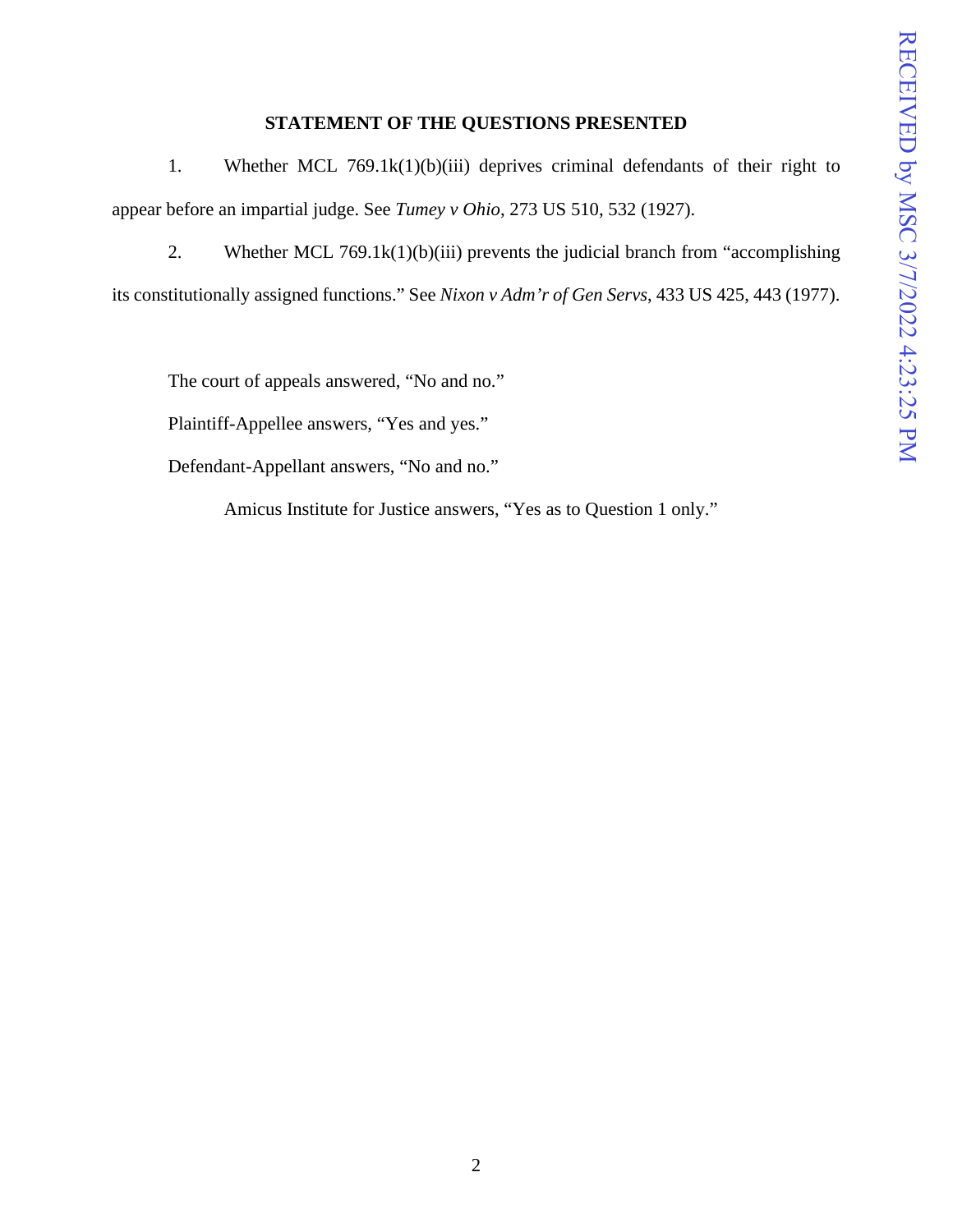#### **SUMMARY OF THE ARGUMENT**

<span id="page-7-0"></span>*All revenues from fines, penalties, and forfeitures levied by a court should be transferred to the state general fund, and should not be appropriated to the court receiving them or by a local unit of government that supports such a court.* 

*Brown v Vance*, 637 F2d 272, 277 (CA 5, 1981) (quoting American Bar Association, *Standards Relating to Court Organization* § 1.53 (1974)).

Michigan trial courts depend on convictions for, on average, at least a quarter of their funding. That gives those courts an unconstitutional financial interest in convicting defendants.

Under the Due Process Clause of the Fourteenth Amendment, judges may not have a financial interest in the cases that come before them. Due process also prohibits judges from having an *institutional* financial interest in those cases, where the judge's institution—whether a court, board, or even a private company performing judicial functions—benefits from the adjudications. A judge can have an unconstitutional institutional interest even if he or she does not have executive responsibility for the institution's budget. The question is simply whether the judge has a desire to drive more revenue to the institution's accounts. And importantly, due process is also violated if there is an objective appearance of a financial interest. That's because due process does not simply require a neutral, non-financially-interested judge; it also requires a judge who appears neutral.

Michigan's trial-court financing scheme does not satisfy due process. When a defendant is convicted, MCL 769.1 $k(1)(b)(iii)$  lets a trial court order the defendant to pay costs that directly fund the trial court. Some court costs—on average about a quarter of trial courts' funding—remain in the courts' accounts. Other costs are remitted to the state, which then redistributes them back to the trial courts' accounts. State funding, which comes mostly from these court-imposed fines and fees, makes up nearly another quarter of trial courts' revenue on average. This funding scheme gives trial courts a substantial financial interest in convictions. Trial courts know that they must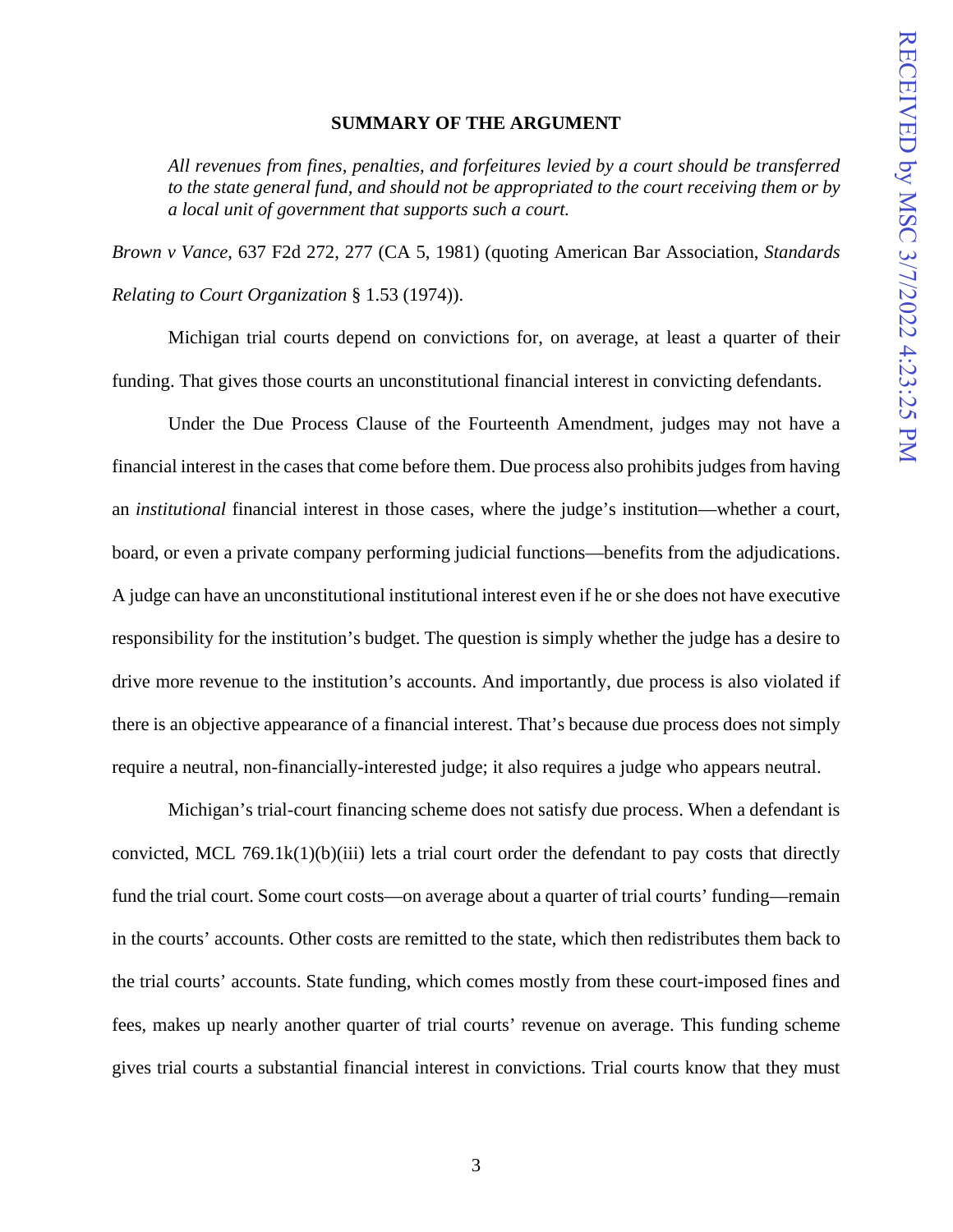convict defendants to keep the lights on, pay their staff, or purchase supplies. That creates, or appears to create, a financial interest in guilty convictions. And that financial interest violates due process.

 For those reasons, as detailed below, Amicus Institute for Justice asks this Court to reverse the judgement of the court of appeals.

#### **ARGUMENT**

## <span id="page-8-1"></span><span id="page-8-0"></span>**I. Due Process Prohibits Courts from Having a Financial Interest in Guilty Convictions.**

Due process prohibits a court from having a financial interest in the cases that come before it. This rule comes from the centuries-old principle that "[n]o man can be judge in his own case." *Caliste v Cantrell*, 937 F3d 525, 525 (CA 5, 2019) (quoting Edward Coke, *Institutes of the Laws of England*, § 212, at 141 (1628)); see also *Williams v Pennsylvania*, 579 US 1, 9–10 (2016) ("[N]o man is permitted to try cases where he has an interest in the outcome." (quotation marks omitted)). It is presumed that judges can remain neutral despite many influences, including family ties, friendships, or politics. See *Caperton v A.T. Massey Coal Co*, 556 US 868, 876 (2009) (stating "[p]ersonal bias or prejudice alone would not" violate due process (quotation marks omitted)). But financial influences are categorically different. A financially interested court always implicates due process. See *id.*

So when does a court's financial interest violate due process? Due process is violated when a court's financial interest in revenue conflicts with its duty "to hold the balance nice, clear, and true between the state and the accused." *Ward v Village of Monroeville*, 409 US 57, 60 (1972). When there's a "possible temptation," *Caperton*, 556 US at 878, to convict defendants in order to raise revenue, that's an unconstitutional financial interest.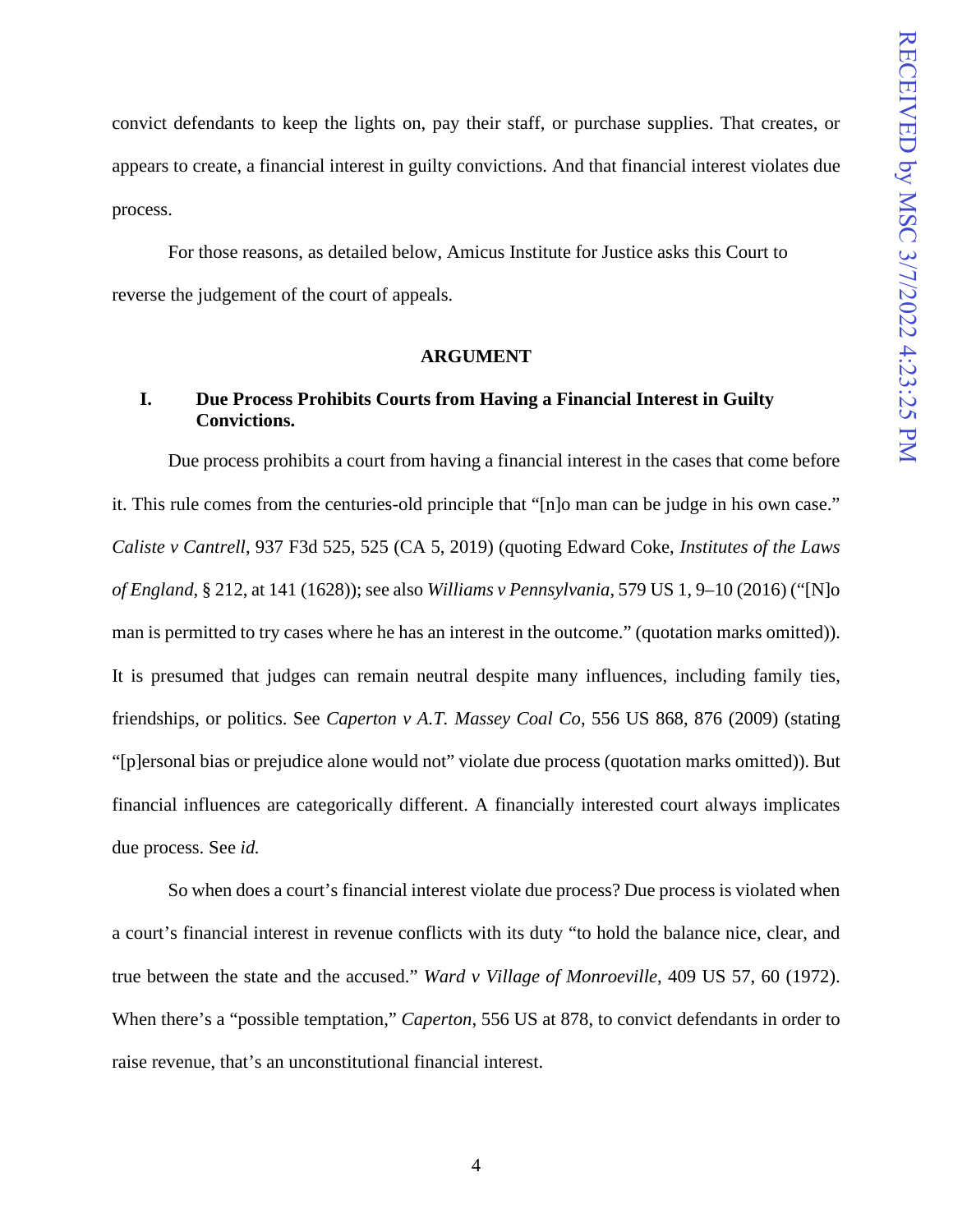Yet in this case, the court of appeals demanded something more than a "possible temptation." It held there must be a specific "nexus between the courts and the costs they impose," and that nexus must be "control over the administration of revenue." Appellant's Appendix (AA) 56a. Although it recognized that Michigan trial courts benefit from the costs they impose, it ruled that without "control" there can be no due process violation. See AA 56a.

The court of appeals was wrong to require proof that courts "control" the funds. The actual rule does not ask whether a court has control over the revenue it derives from guilty convictions. Instead, the rule asks simply whether the court has a financial incentive (for any number of possible reasons) to collect more revenue by convicting more people.

This section further explains the rule against unconstitutional financial interests. [2](#page-9-0) *Section A* shows that a financial interest exists when a decisionmaker—or the institution the decisionmaker serves—*benefits* from convicting defendants. Focusing on the benefit makes sense: If a court must convict defendants to keep the lights on, that court has a financial interest to convict, even if the court didn't set that budget policy in the first place. *Section B* explains that decisionmakers have an unconstitutional institutional interest when they have a reason to care about the institution's finances. A decisionmaker having responsibility for his institution's budget might be one reason he cares about the institution's finances, but it is not the only possible reason. For instance, decisionmakers could also just want the institution to keep running, and thereby keep themselves employed. *Section C* then explains that, to be constitutionally significant, a financial interest must more than *de minimis*. Again, when a decisionmaker has a long list of roles to play in the institution, including executive budgetary functions, that may be relevant to establishing she has a

<span id="page-9-0"></span> $2$  This brief focuses on federal due process law. Michigan's due process guarantees must be at least as protective as the federal Due Process Clause.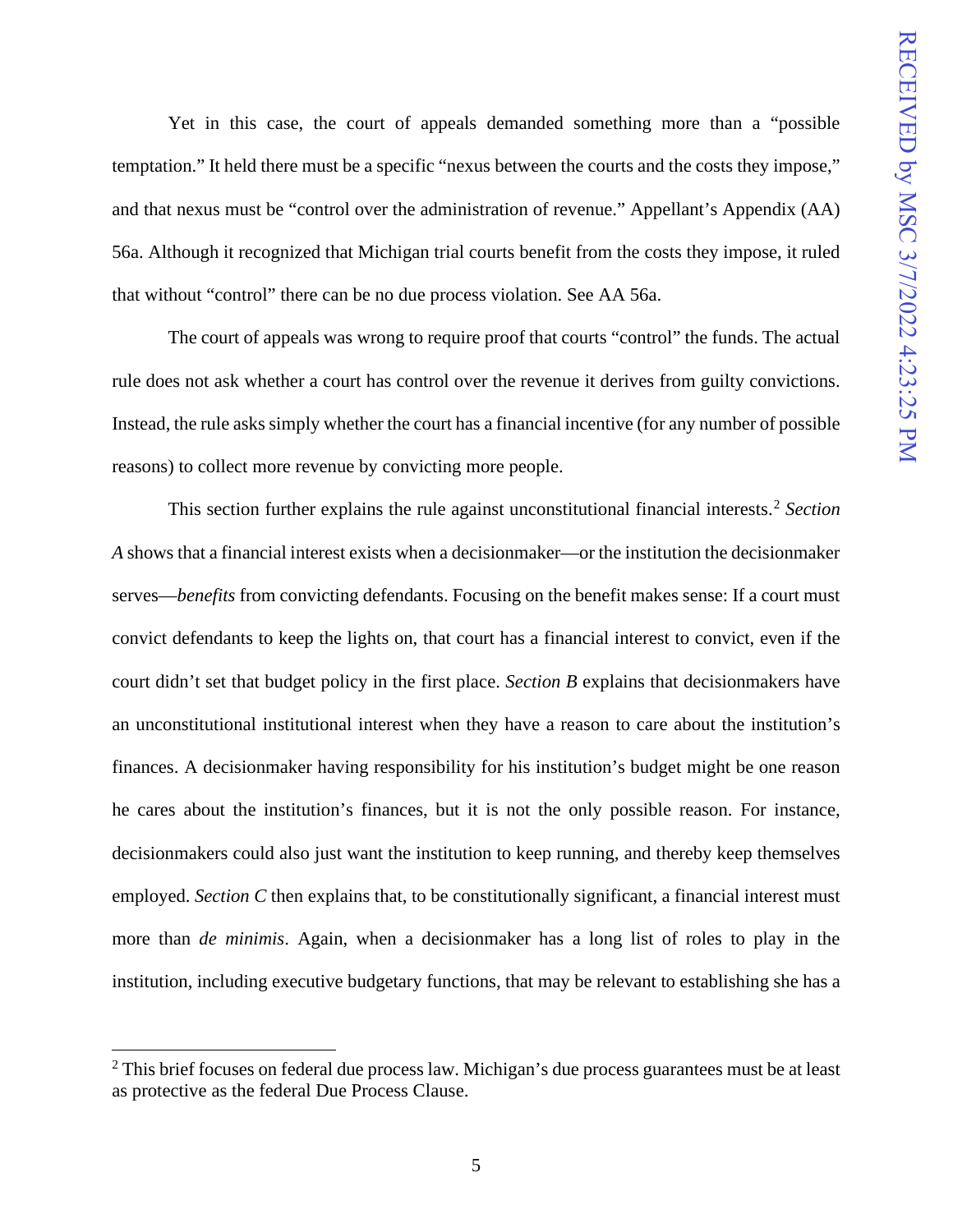substantial interest in the institution's finances. But it is not the only relevant factor. If a decisionmaker's institution existentially depends on the decisionmaker generating revenues, that can also show the decisionmaker's institutional interests are substantially large. And finally, *Section D* shows that courts may not have even the appearance of a financial interest. When defendants enter a courtroom, it's important that they perceive the court is neutral and does not financially benefit from their conviction.

## **A. Courts violate due process when they institutionally benefit from obtaining convictions.**

<span id="page-10-0"></span>Everyone knows judges can't take bribes to rule a certain way. And they can't have their paychecks conditioned on ruling one way or the other. Such "a direct personal pecuniary interest" was held unconstitutional in in *Tumey v Ohio*, where the judge was paid \$12 from each conviction he imposed.[3](#page-10-1) *Tumey*, 273 US at 523, 531.

But courts also recognize another unconstitutional financial interest—called an "institutional" interest—that is particularly relevant to this case. An institutional interest arises "where the decisionmaker, because of his institutional responsibilities, would have so strong a motive to rule in a way that would aid the institution." *Alpha Epsilon Phi Tau Chapter Hous Ass'n v City of Berkeley*, 114 F3d 840, 844 (CA 9, 1997) (quotation marks omitted). In other words, when a judge's ruling financially benefits her court, even if it doesn't benefit her personally, then she has an institutional interest.

In *Tumey*, the Supreme Court held this institutional interest to be a second, independent reason for invalidating the \$12 fee. The personal interest of the mayor-judge was "not the only reason for holding that due process of law is denied." *Tumey*, 273 US at 532. There was also the

<span id="page-10-1"></span><sup>&</sup>lt;sup>3</sup> That's just under \$200 in today's dollars, according to the US Bureau of Labor Statistics, Inflation Calculator, https://www.bls.gov/data/inflation\_calculator.htm.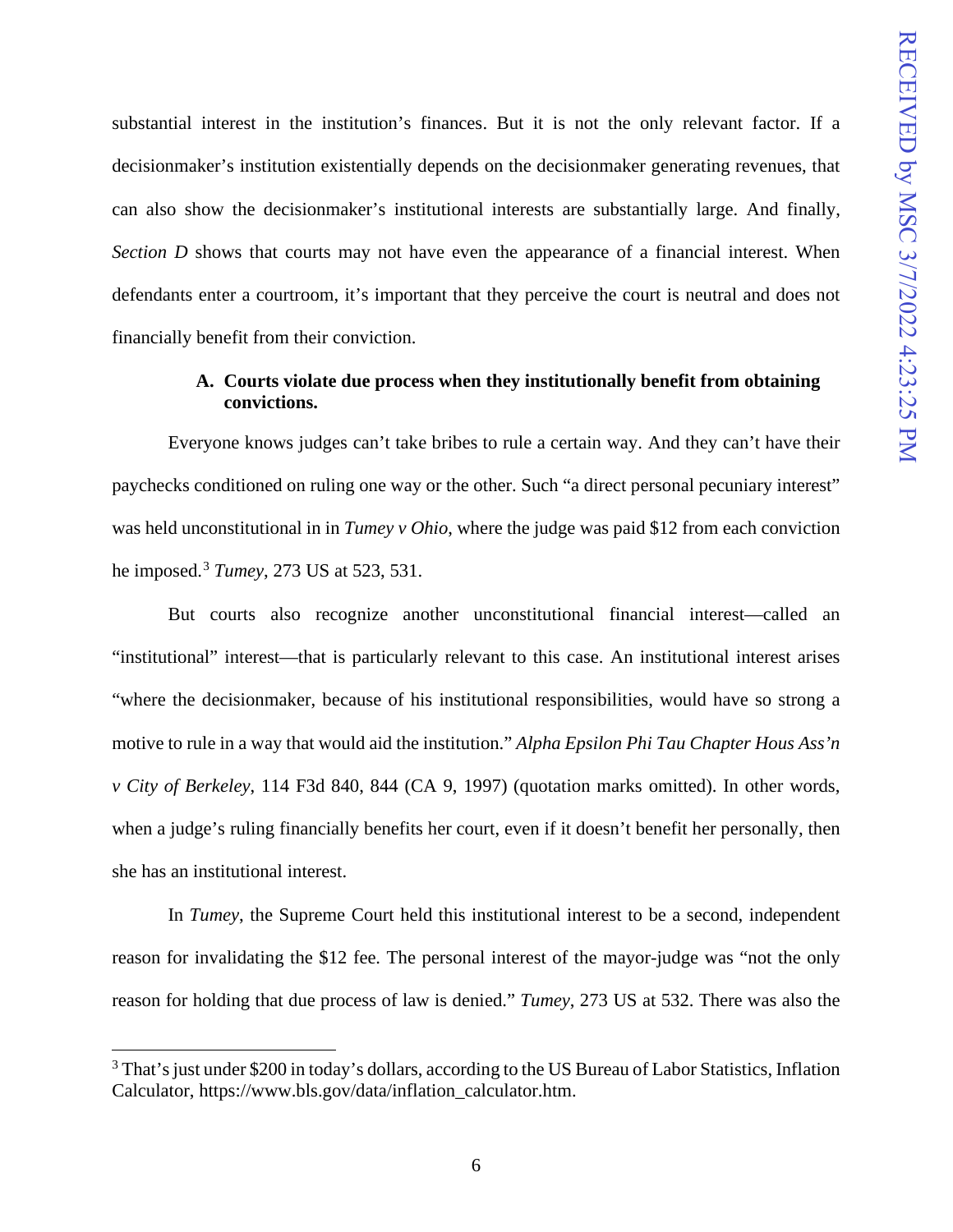court's institutional interest: "The statutes were drawn to stimulate small municipalities" and the mayor-judge had an institutional interest "in the financial condition of the village." *Id.* at 532–33. In that case, "might not a defendant with reason say that he feared he could not get a fair trial or a fair sentence from one who would have so strong a motive to help his village by conviction and a heavy fine?" *Id.*

The Supreme Court affirmed this holding a half-century later. In *Ward v Village of Monroeville*, it held another Ohio court violated due process where it had an institutional interest to generate revenue. The village derived a "major part" of its income "from the fines, forfeitures, costs, and fees imposed by [the judge] in his mayor's court." *Ward*, 409 US at 58. Although the mayor had no personal interest, "[t]he fact that the mayor [in *Tumey*] shared directly in the fees and costs did not define the limits of the principle." *Id.* at 60. The village as an institution benefited, giving the mayor, who had responsibility for the institution, an institutional interest in generating more fines and fees.

A pair of recent cases from the Fifth Circuit showcases how judges' concern for their institution can create a financial interest. In those cases, the Fifth Circuit held that judges concerned for "the fiscal health of the public institution that benefits" have an unconstitutional institutional interest. *Caliste v Cantrell*, 937 F3d 525, 531 (CA 5, 2019); See also *Cain v White*, 937 F3d 446, 454 (CA 5, 2019).

*Cain v White* involved a challenge to a municipal court's fines and fees collections. 937 F3d at 450. Fines and fees were deposited into the Judicial Expense Fund, which was part of the court budget. *Id.* at 448–49. A quarter of the Judicial Expense Fund came from these fines and fees, and the Fund was about 10% of the court budget. *Cain v City of New Orleans*, 281 F Supp 3d 624, 657 (ED La 2017), aff'd sub nom *Cain v White*, 937 F3d 446 (CA 5, 2019). That 10% was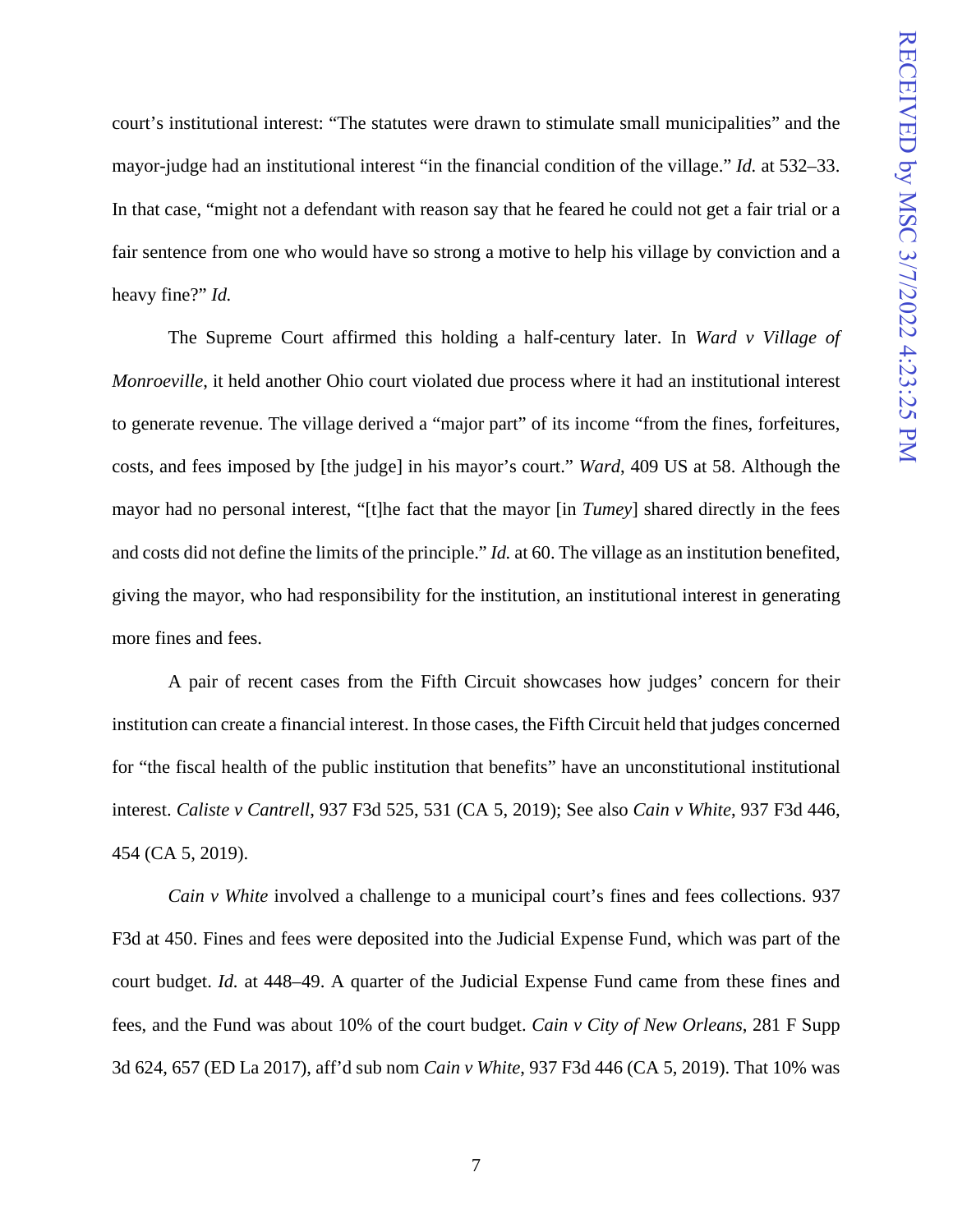used to pay for court expenses, including supplies, staff salaries, and staff benefits—although it did not pay for judge's salaries. *Cain*, 937 F3d at 449, 454. The Fifth Circuit held that, even though the judges did not benefit personally, this funding scheme gave the judges an "institutional interest in the [Judicial Expense Fund]." *Id.* at 454. That interest deprived plaintiffs of due process at their ability-to-pay hearings, because those hearings should be held before a neutral, financially disinterested court. See *id.* at 450–51, 454 (affirming district court judgment that "failure to provide a neutral forum for determination of . . . ability to pay is unconstitutional.").

The Fifth Circuit also held an institutional interest unconstitutional in *Caliste v Cantrell*. There, it held that the judge who adjudicated bail amounts had an unconstitutional conflict of interest because the court's finances depended on bail-bond fees. *Caliste*, 937 F3d at 526. Nearly two percent of each bail bond collected by a surety was paid to the court as a fee. *Id.* These fees went straight into the same Judicial Expense Fund that was at issue in *Cain*. *Id.* Bond fees were "20–25% of the Expense Fund." *Id.* at 531. This system created an institutional financial incentive: "[T]he more often the magistrate requires a secured money bond as a condition of release, the more money the court has to cover expenses." *Id.* at 526.

Many other federal and state courts have invalidated funding systems where, even though judges did not personally benefit, the institutions those judges served stood to benefit. See *DePiero v City of Macedonia*, 180 F3d 770, 782 (CA 6, 1999) (holding a mayor's court system, similar to that in *Ward*, violated due process); *United Church of the Med Ctr v Med Ctr Comm'n*, 689 F2d 693, 699 (CA 7, 1982) (striking down a development commission's property-use adjudications, where the commission benefited by receiving real property from certain rulings); *Harper v Pro Prob Servs Inc*, 976 F3d 1236, 1243 (CA 11, 2020) (holding private probation system violated due process where the probation company institutionally benefited from keeping probationers on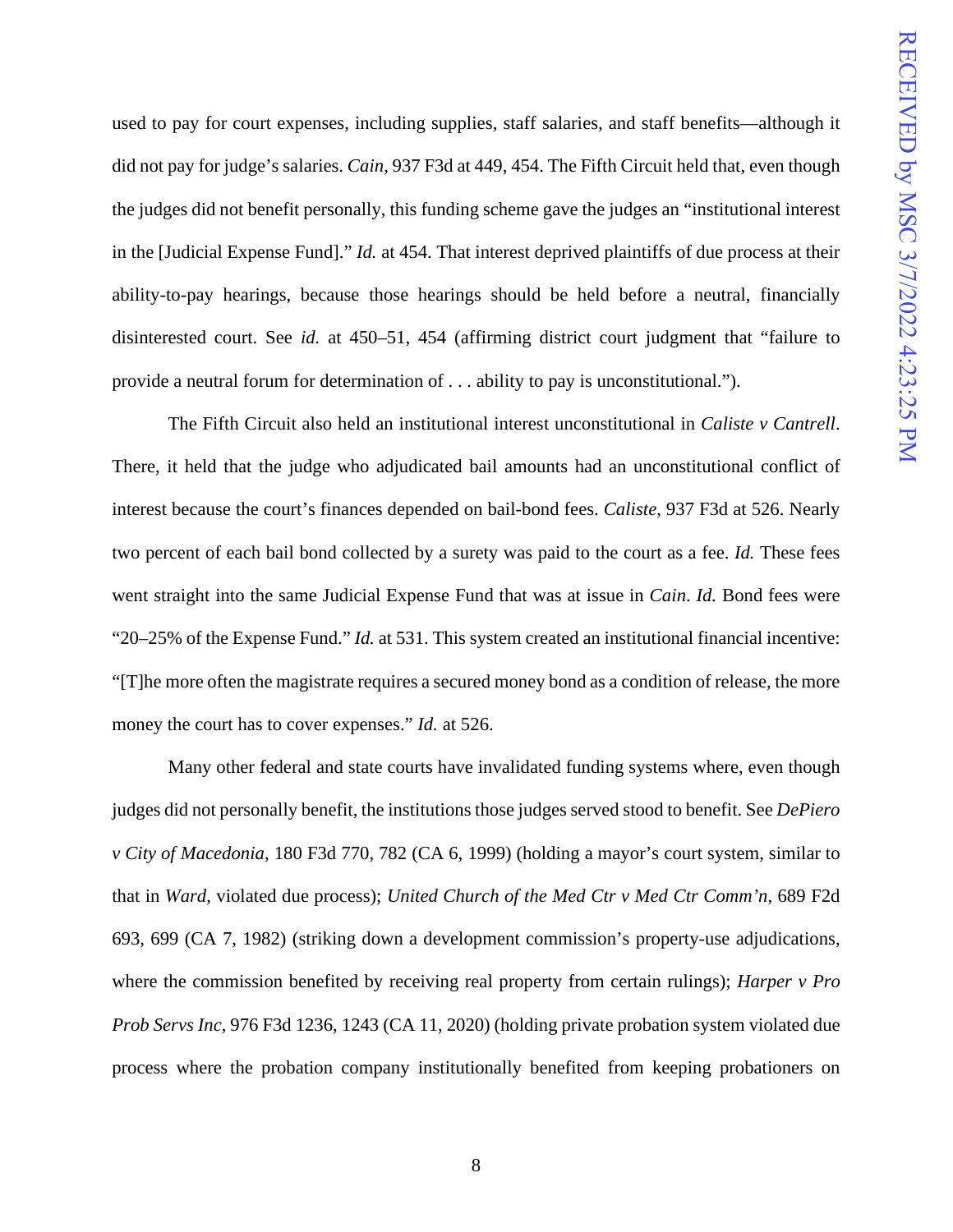probation); *Harjo v City of Albuquerque*, 326 F Supp 3d 1145, 1196 (DNM 2018) (finding "an unconstitutional institutional incentive" where a city forfeiture program could fund itself through forfeiture prosecutions); *Meyer v Niles Twp*, 477 F Supp 357, 362 (ND Ill 1979) (holding that township funds benefited by denying claims under state medical care program); *In re Ross*, 99 Nev 1, 9, 656 P2d 832, 837 (1983) (holding state bar adjudications violated due process, where state bar institutionally benefited from findings of misconduct).

In sum, an institutional financial interest exists where a decisionmaker's institution stands to benefit from guilty convictions and the decisionmaker wants the institution to benefit. In that case, the decisionmaker faces a "possible temptation . . . to forget the burden of proof required to convict the defendant, or which might lead him not to hold the balance nice, clear, and true between the state and the accused." *Ward*, 409 US at 60.

## **B. A decisionmaker can have an institutional financial interest even if he or she does not have executive or budgetary responsibilities in the institution.**

<span id="page-13-0"></span>The court of appeals reviewed many of the same cases discussed above, as does the People's brief. But both the court and the People incorrectly interpret those cases. The court of appeals held that, unless court-costs revenues remain under the control of the convicting court, there is no institutional financial interest. AA 56a. "[D]efendant [has not] provided any evidence that 'the costs imposed under MCL 769.1k(1)(b)(*iii*) are funneled into a special or specific fund to be administered by judges, analogous to the Judicial Expense Fund at issue in *Caliste* and *Cain*.'" AA 56a. It also analogized this case to *Dugan v Ohio*, 277 US 61 (1928), which upheld court fines similar to those in *Tumey*. *Dugan* is apposite, the court of appeals said, because "the entity exercising the judicial role benefitted from a portion of the revenue generated by court assessments, but did not have control over administration of the revenue." AA 56a.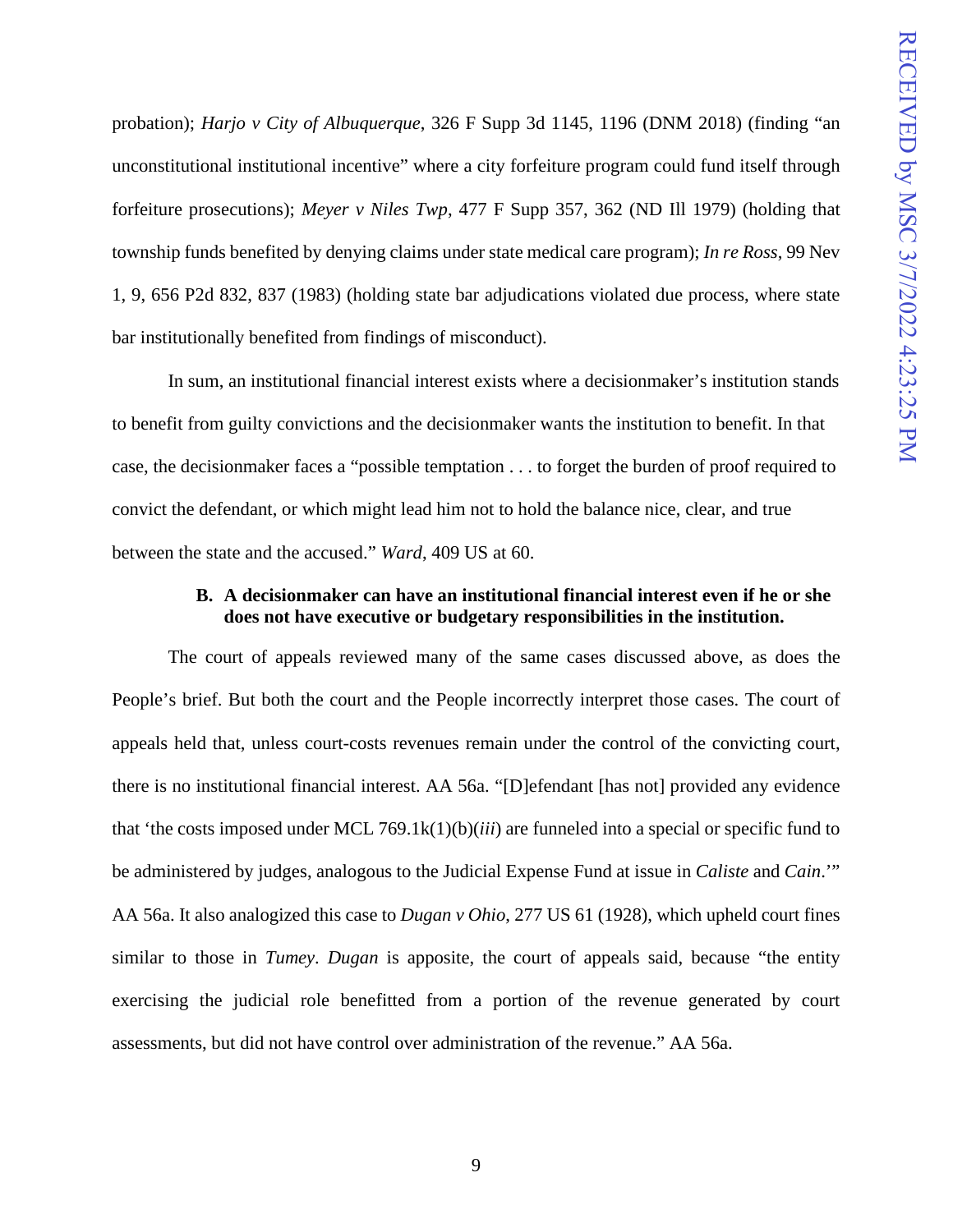The court of appeals' reading of the law is wrong. A decisionmaker can have an institutional financial interest even if they have no "executive" responsibility for, or control over, that budget. A responsibility for finances might be one reason why a decisionmaker cares to maintain a revenue stream. That was the case in *Ward*, where the mayor-judge had mayoral responsibility to maintain the city's budget. But other cases hold that decisionmakers might have other motives for producing revenues, such as the continued running of the institution on which their employment depends. What counts is whether the decisionmaker's institution benefits from the fines and fees that they impose, even if the decisionmaker's motives for benefitting the institution may differ.

Consider again *Cain* and *Caliste*. As the Fifth Circuit recognized, those cases concerned two different, independent reasons that decisionmakers might be financially interested: in *Cain* it was the judges' executive or administrative responsibilities, but in *Caliste* it was the judge's judicial responsibilities. See *Caliste*, 937 F3d at 526 n.2 (stating *Cain* concerned "a separate conflict of interest"). The judges in *Cain* had an interest in maintaining the court's finances via fines and fees because they had "administrative" responsibility for the Judicial Expense Fund*. Cain*, 937 F3d at 451. Administering the budget was their responsibility, and to do that well they needed revenue. But in *Caliste*, the Fifth Circuit held there was an altogether different interest: The judge wanted his court to keep operating. To perform his judicial responsibilities well, indeed to perform them at all, the court needed money from fines and fees:

Without support staff, a judge must spend more time performing administrative tasks. Time is money. And some important tasks cannot be done without staff. Judge Cantrell cannot simultaneously preside as judge and court reporter (he employs two). Office supplies also promote efficiency. . . . And if an elected judge is unable to perform the duties of the job, the job may be at risk.

937 F3d at 530. Thus, a decisionmaker's institutional financial interest can come from either an interest in successfully performing one's executive roles (as in *Cain*) *or* having an interest in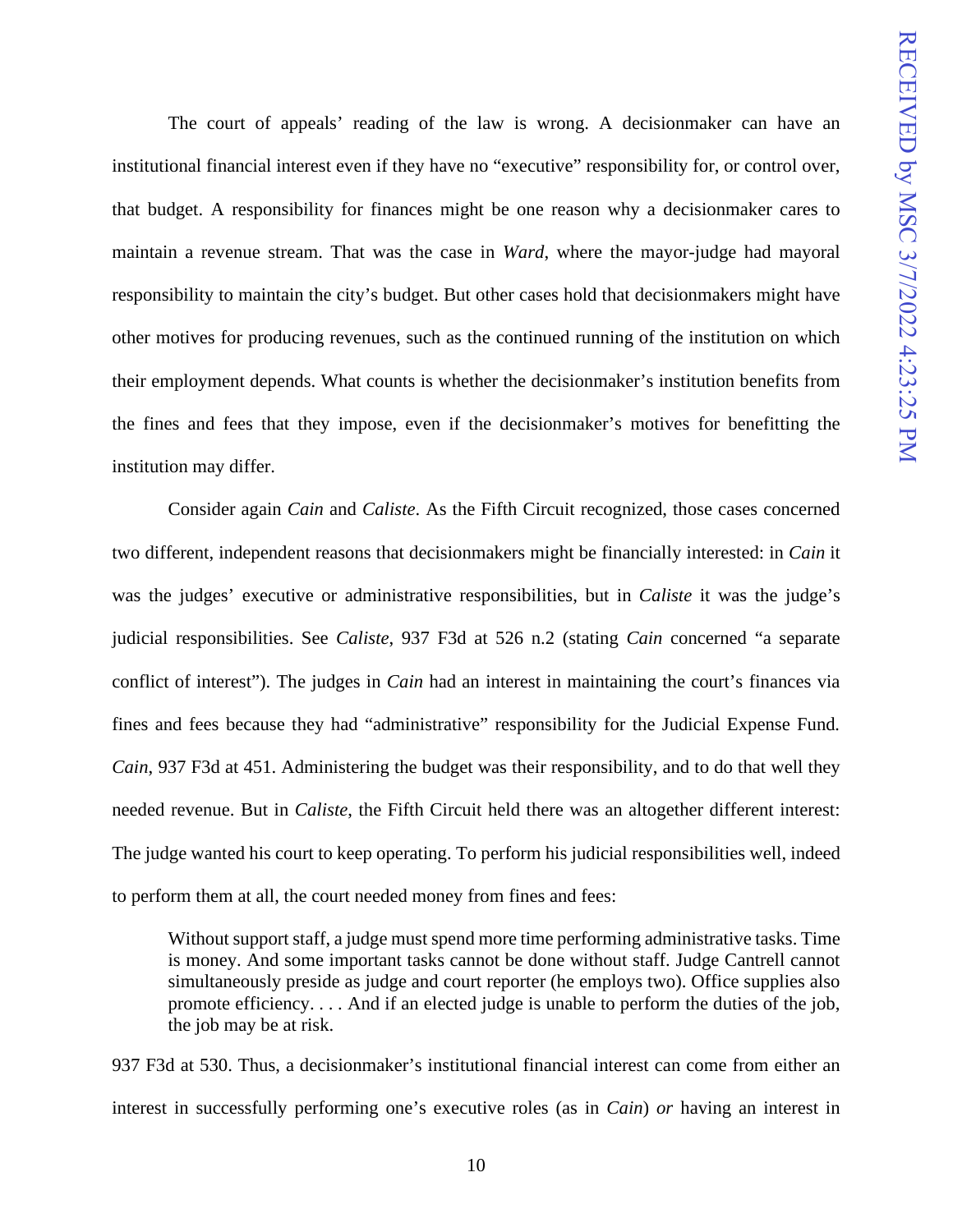successfully performing one's judicial roles (as in *Caliste*). Each is a sufficient reason to find the decisionmaker has an institutional interest to generate revenue.

Like *Caliste*, other courts have held that a decisionmaker's interest in its continued operation creates an institutional financial interest. In *Alpha Epsilon Phi Tau Chapter Housing Ass'n v City of Berkeley* ("*AEP*"), the district court had ruled for the decision-making board because it found there was no financial interest in adjudications. 114 F3d at 844. But the Ninth Circuit disagreed with that ruling, because every adjudication gave the board the opportunity to increase its budget: If the board determined that a property had to pay a fee, that fee was increased revenue to the board's annual budget. This budgetary incentive created a financial interest because, the Ninth Circuit held, "[i]t is reasonable to assume that *institutions generally desire to meet their budgets*." *Id.* (emphasis added). Thus, it "assume[d] that the Board had *some* financial interest in its coverage decisions." *Id*. (emphasis in original). Ultimately, the Ninth Circuit held that the financial interest was merely *de minimis*. *Id.* at 848. Yet the point stands that even decisionmakers without "executive" roles can have a financial interest in the health of their institutions.

*Harper* also concerned decisionmakers with only judicial roles. In *Harper*, probation sentencing decisions and the collection of fines, fees, and costs were performed by a private probation company's employees. 976 F3d at 1239. Those employees did not have any executive position in the municipal court or government. Nor did they control the money that was collected (the contract indicated the money went to the company itself, not the probation officers it employed). Nevertheless, the Eleventh Circuit held, without any discussion of "executive" powers, that those employees' decisions were "not impartial because [their institution's] revenue depended directly and materially on . . . sentencing decisions." 976 F3d at 1244. Similarly, in *Harjo* the executive budgeting decisions were made by city officials, not prosecutors. But local prosecutors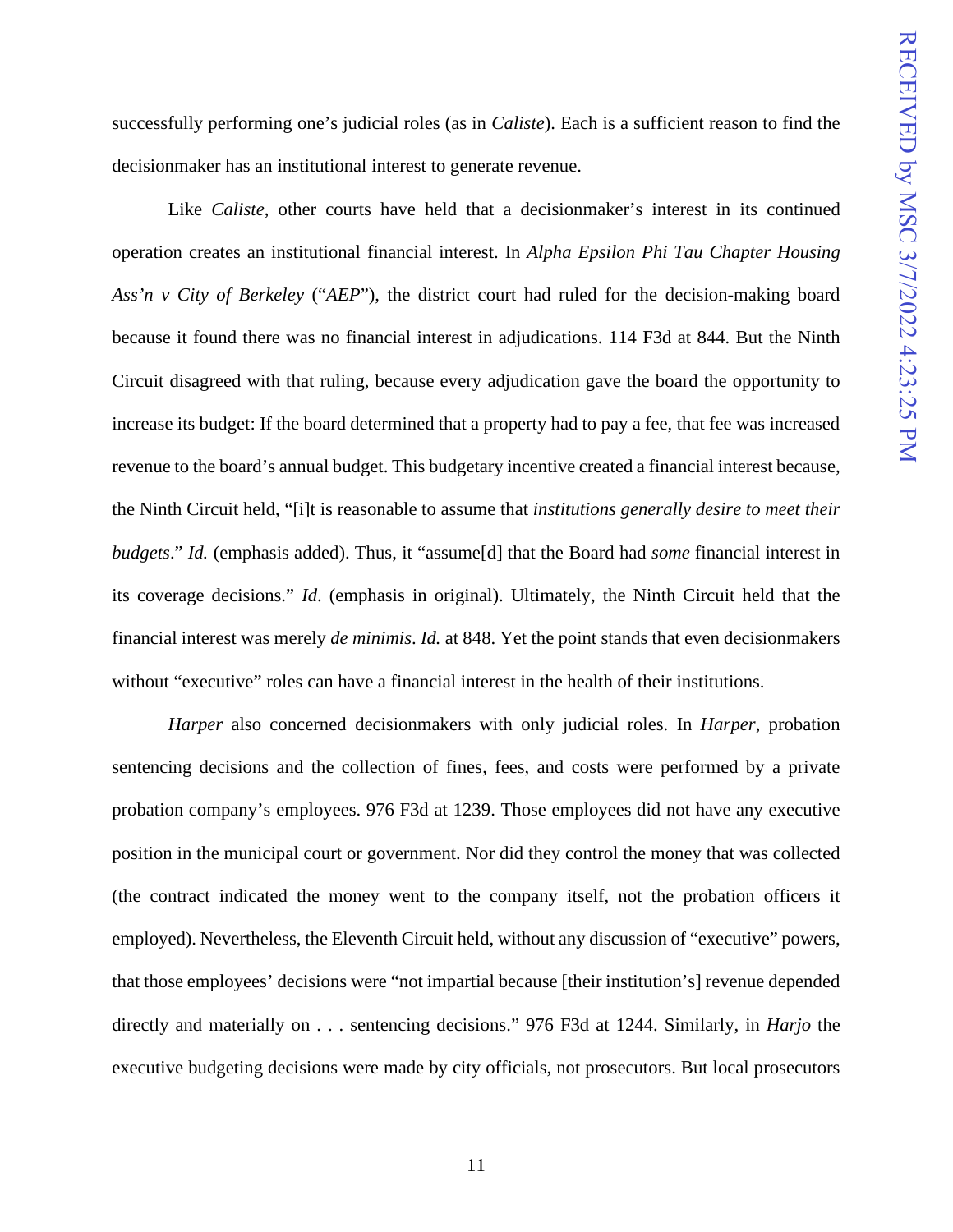nevertheless had an interest in pursuing forfeitures because, under city policy, forfeiture proceeds financially benefited the prosecutors' office. See *Harjo*, 326 F Supp 3d at 1194–95 (stating "the City Council—a detached authority—by law, has the authority to appropriate funds to the forfeiture program" and "the forfeiture program prosecutors' judgment will be distorted, because in effect, the more revenues the prosecutor raises, the more money the forfeiture program can spend").

Both the court of appeals and the People suggest that, under *Dugan v Ohio*, there is no institutional financial interest unless a decisionmaker has some amount of executive responsibility for the institution's finances. And sure enough, in *Dugan* the judge "ha[d] himself as such no executive, but only judicial, duties." 266 US at 65. But this portion of *Dugan*'s reasoning does not fully encapsulate the rule. Other factors were relevant as well. The Court noted, for instance, that there was no evidence the judge's pay depended on convictions. And, more relevant to this case, *Dugan* did not involve "a large fund by which the running expenses of a small village could be paid, improvements might be made, and taxes reduced." *Dugan*, 277 US at 65. Given that neither the judge's pay nor the city's finances were in jeopardy, and given that the judge was an elected official with "only judicial[] duties," the judge simply had no reason to consider the city's finances when making decisions. *Id.*

But, again, that the *Dugan* judge didn't have a reason to care for his institution's finances doesn't mean that another judge, in a different institutional set-up, would also lack concern for her institution's finances. Indeed, in *Caliste* the Fifth Circuit held the judge "ha[d] . . . even less influen[ce]" over "spending decisions" than the judge in *Dugan*. 937 F3d at 531. Yet he still had an "interest in the fiscal health of the public institution that benefits from the fees his court generates and that he also helps allocate." *Id.* That institutional interest came from his need to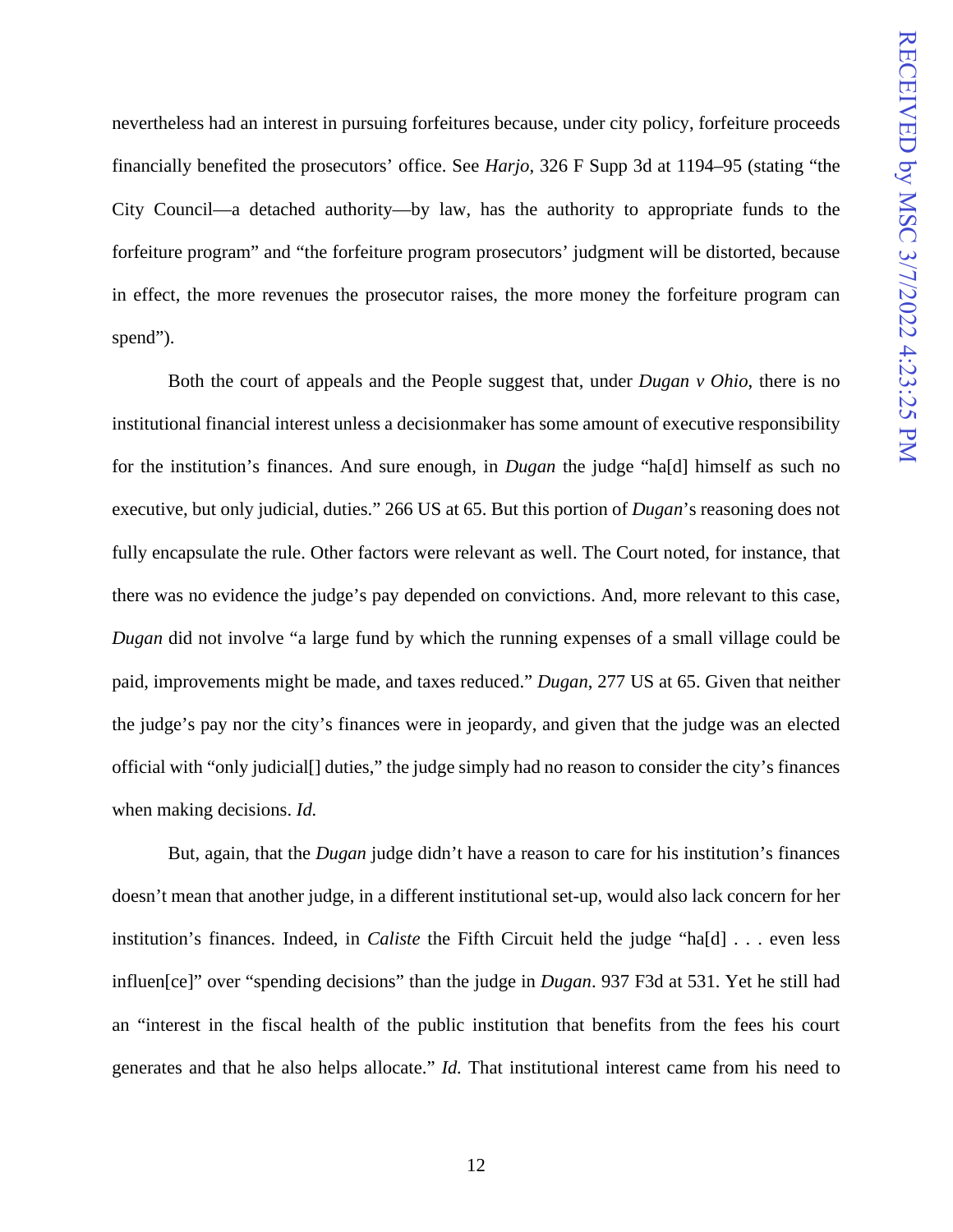"manage his chambers to perform the judicial tasks the voters elected him to do," and the portion of court funding from fees was "sizeable enough that it makes a meaningful difference in the staffing and supplies judges receive." *Id.*

Thus, *Dugan*'s reasoning that a judge may have a financial interest if he has executive budgetary responsibilities does not define the universe of possible financial interests. As one federal court recognized, "executive-judicial comingling is [not] categorically required in these types of cases. Certainly, the blending of governmental responsibilities is relevant, but it is not . . . dispositive." *Brucker v City of Doraville*, 391 F Supp 3d 1207, 1213 (ND Ga 2019) (denying motion to dismiss). The court of appeals thus erred in holding that institutional interests only exist where a decisionmaker also has executive "control over administration of the revenue." AA 56a. Instead, courts should consider such control just one factor among many that show a decisionmaker's interest in the financial well-being of her institution.

## **C. Either control over funds or the amount of those funds can demonstrate that a financial interest is not** *de minimis***.**

<span id="page-17-0"></span>As demonstrated above, a decisionmaker's executive responsibilities for revenues does not itself determine whether a financial interest exists; plenty of other factors might prove the existence of a financial interest. Likewise, executive responsibility is just one factor that may determine the *size* of a financial interest. But other factors exist as well.

A financial interest's extent is relevant because not all institutional financial interests are unconstitutional. Courts have allowed *de minimis* financial interests—financial interests "so small that they may be properly ignored as within the maxim *de minimis non curat lex*." *Tumey*, 273 US at 531. For instance, the Ninth Circuit held that a local "Board had *some* financial interest" in the disputes it adjudicated. *AEP*, 114 F3d at 844 (emphasis in original). But that financial interest was not "strong" enough to rise above a *de minimis* violation. *Id.* at 845, 847. The Supreme Court has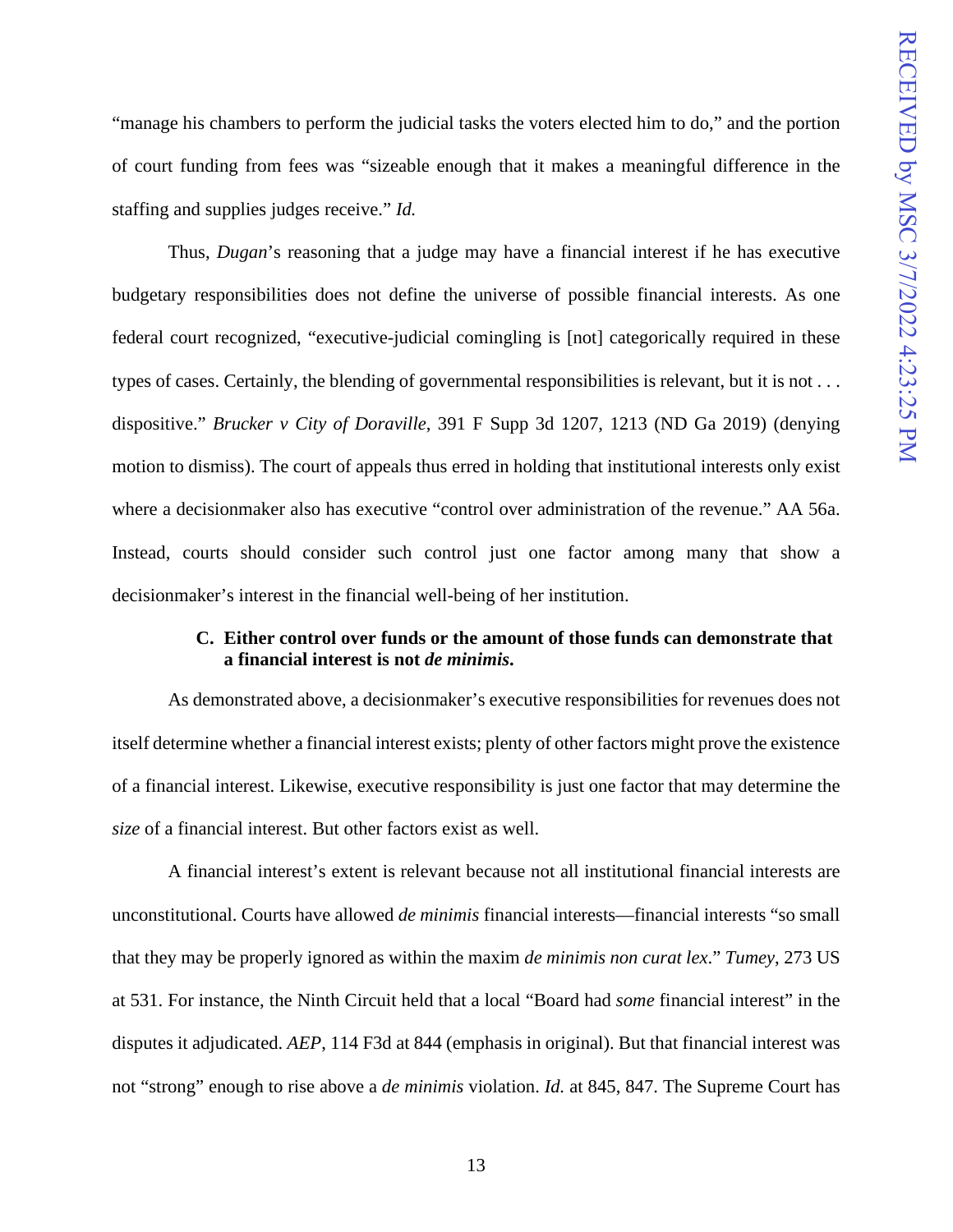likewise held that a prosecutor's financial interest was constitutionally insignificant where "the civil penalties collected" by the prosecuting agency "represent[ed] substantially less than 1% of the [agency's] budget." *Marshall v Jerrico*, *Inc*, 446 US 238, 250 (1980).

When is a financial interest more than *de minimis*? Courts have applied both quantitative and qualitative factors. The Ninth Circuit's decision in *AEP* examined both: Quantitatively, the amount of revenue from adjudications was small, "about two to five percent of the entire budget." *AEP*, 114 F3d at 846–47. Qualitatively, the board did not adjudicate many disputes, and it had other sources of revenue if collections fell short. *Id.* Likewise, in *DePiero* the Sixth Circuit considered both (a) that 2–9% of mayor's court fines imposed went to the mayor's municipality, and (b) that the mayor-judge had extensive budgetary and executive authority. 180 F3d at 780. *DePiero* held that, even though the quantitative factors were less significant, the qualitative factors loomed large: "We see no need to split hairs over what is a 'substantial' figure, however, if the mayor's executive authority and administrative responsibilities preclude him from serving as a neutral and detached decision maker." *Id.*

Weighing these quantitative and qualitative factors "is obviously a matter of degree." *AEP*, 114 F3d at 845. Yet two basic principles emerge: *First*, when a large percentage of revenues comes from guilty convictions, that is not a *de minimis* financial interest: "Certainly, any person suddenly deprived of 10% or more of his income would find the loss 'substantial.'" *Rose v Village of Peninsula*, 875 F Supp 442, 451 (ND Ohio 1995) (holding court had unconstitutional financial interest in speeding violations). And *second*, even if revenues are low, a strong connection between a decisionmaker's executive responsibilities and the institution's budgetary needs may create a substantial financial interest: When the decisionmaker's "level of executive authority . . . is broad"—such as by including authority over the institution's budget, organization, and even law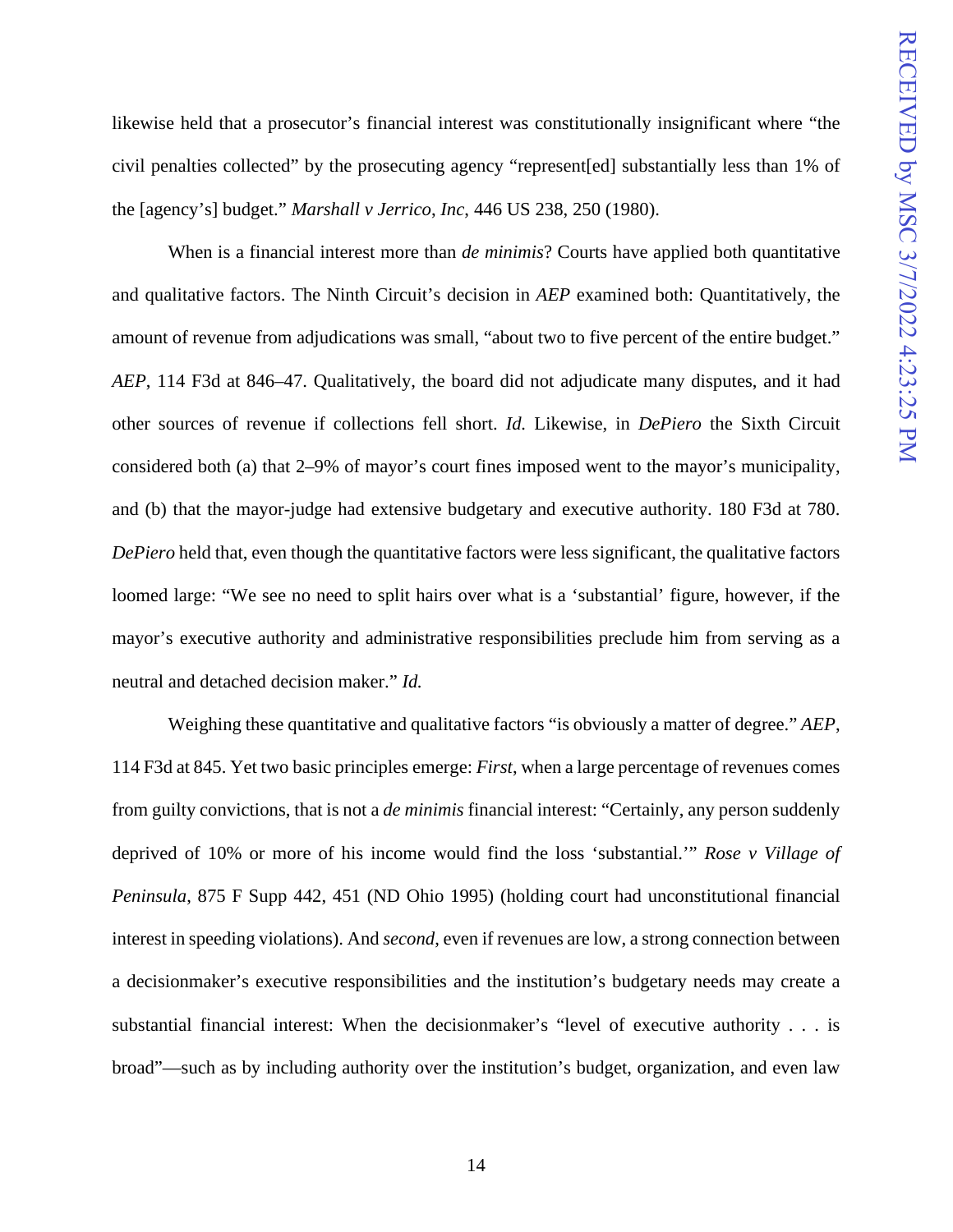enforcement—"it becomes reasonable to question [his] impartiality even if he collects a fairly small amount of general fund revenue." *DePiero*, 180 F3d at 780. Still, that executive responsibility can be relevant to the analysis does not mean it is dispositive.

## **D. Even without an actual financial interest, courts may not appear to have a financial interest in convictions.**

<span id="page-19-0"></span>Due process does not demand merely that a court be free from any non-*de minimis* financial interests. It also prohibits courts from having the appearance of a financial interest.

The Supreme Court has repeatedly held that only a "probability" of a financial interest is necessary to violate due process. As it stated in *Caperton v A.T. Massey Coal Co*, the Supreme Court "asks not whether the judge is actually, subjectively biased, but whether the average judge in his position is 'likely' to be neutral, or whether there is an unconstitutional 'potential for bias.'" 556 US 868, 881 (2009). The Court reiterated that rule in *Williams v Pennsylvania*, stating it is "an objective standard that, in the usual case, avoids having to determine whether actual bias is present." 579 US 1, 8 (2016). A judge violates due process where there is "an unconstitutional *potential* for bias" or an "objective *risk* of bias" that would "endanger[] the *appearance* of neutrality." *Id.* at 14 (emphases added). The Supreme Court restated this rule again in 2017, when reversing a Nevada Supreme Court decision that had "applied the wrong legal standard" by requiring evidence that the "judge was actually biased" in a particular case. *Rippo v Baker*, 137 S Ct 905, 907 (2017) (per curiam). The correct standard is "whether, considering all the circumstances alleged, the risk of bias was too high to be constitutionally tolerable." *Id*.

Other federal circuits have likewise held that litigants do not need to show that a financial interest actually impacted their case. In the words of the Sixth Circuit, "[t]he mere *possibility* of temptation to ignore the burden of proof is all that is required." *DePiero*, 180 F3d at 782 (emphasis in original); See also *Gacho v Wills*, 986 F3d 1067, 1068 (7th Cir 2021) ("Evidence that the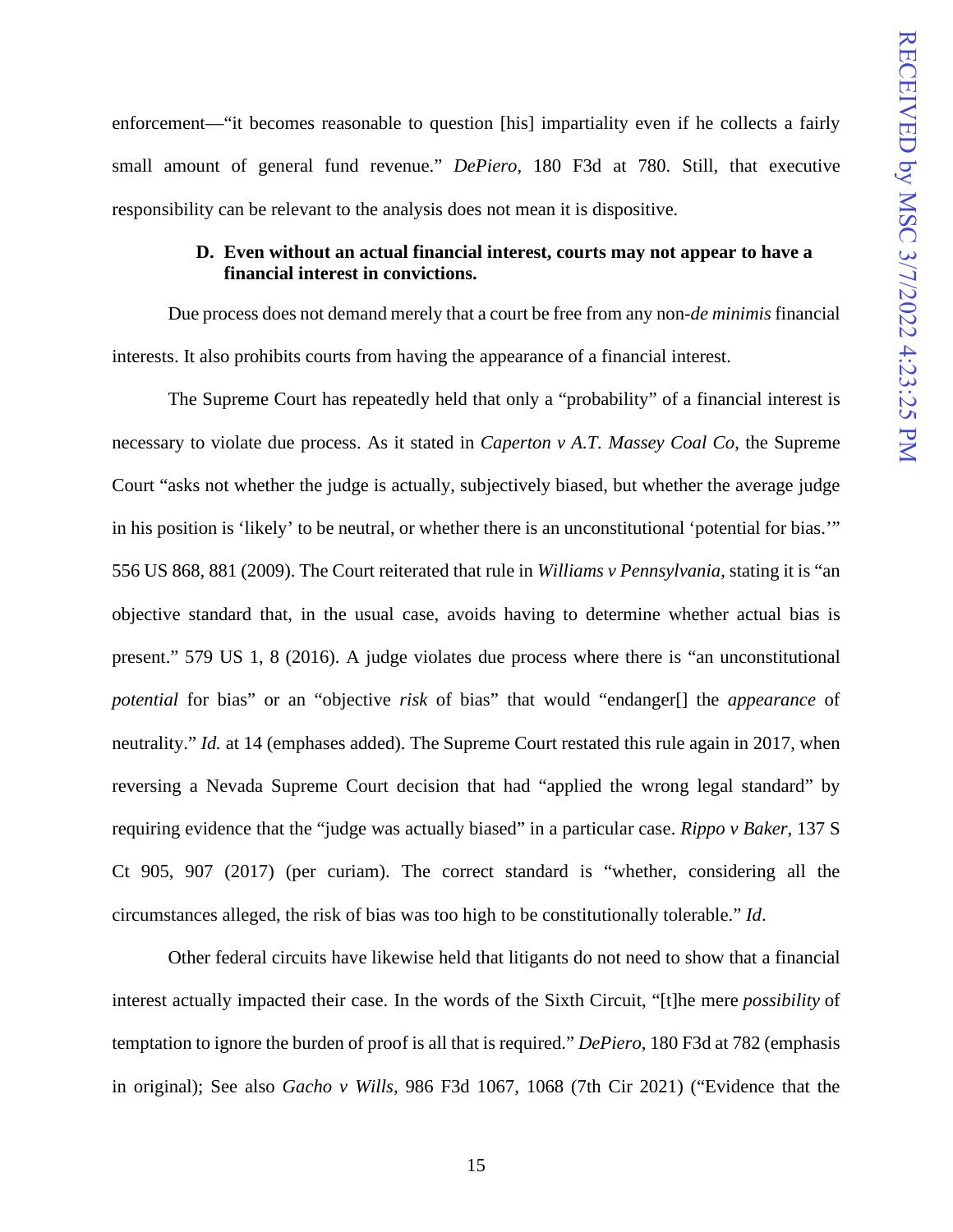presiding judge was actually biased is . . . not necessary."); *Echavarria v Filson*, 896 F3d 1118, 1130 (9th Cir 2018) ("A showing of a constitutionally intolerable risk of bias does not require proof of actual bias.").

And state supreme courts, too, have held that litigants do not need to prove a financial interest affected their cases. Due process is violated where a system creates potential for a financial interest to influence a court's decisions. See, e.g., *Haas v County of San Bernardino*, 27 Cal 4th 1017, 1033, 45 P3d 280, 292 (2002) (stating "the rule mandated by due process" is that "actual bias need not be shown when the alleged bias is due to a financial interest in the outcome of the dispute" (quotation omitted)); *State v Daigle*, 241 So 3d 999, 1000 (La 2018) ("[T]here has been no allegation or showing that the trial judge harbors any actual bias or that he is not a diligent district court judge. However . . . the standard . . . dictates recusal on this matter."); *In re Ross*, 99 Nev at 9, 656 P2d at 837 ("[I]t should be stressed that we are dealing here not with a charge of actual bias, but with a challenge to a procedure as presenting a constitutionally unacceptable potential for bias . . . ."); *In re Paternity of B.J.M.*, 392 Wis 2d 49, 62, 944 NW2d 542, 548 (2020) (holding judge was "objectively biased due to the probability of actual bias"), cert denied sub nom *Carroll v Miller*, 141 S Ct 557 (2020).

Thus, the question here is not whether Michigan's court-funding scheme actually influences trial courts, or actually influenced the judge in Defendant-Appellant Johnson's case. Instead, the question is whether the court-funding scheme objectively creates the "appearance" of a financial interest or "the mere *possibility*," *DePiero*, 180 F3d at 782 (emphasis in original), of a financially interested court. In other words, do Michigan circuit courts appear financially interested in obtaining convictions to raise revenue?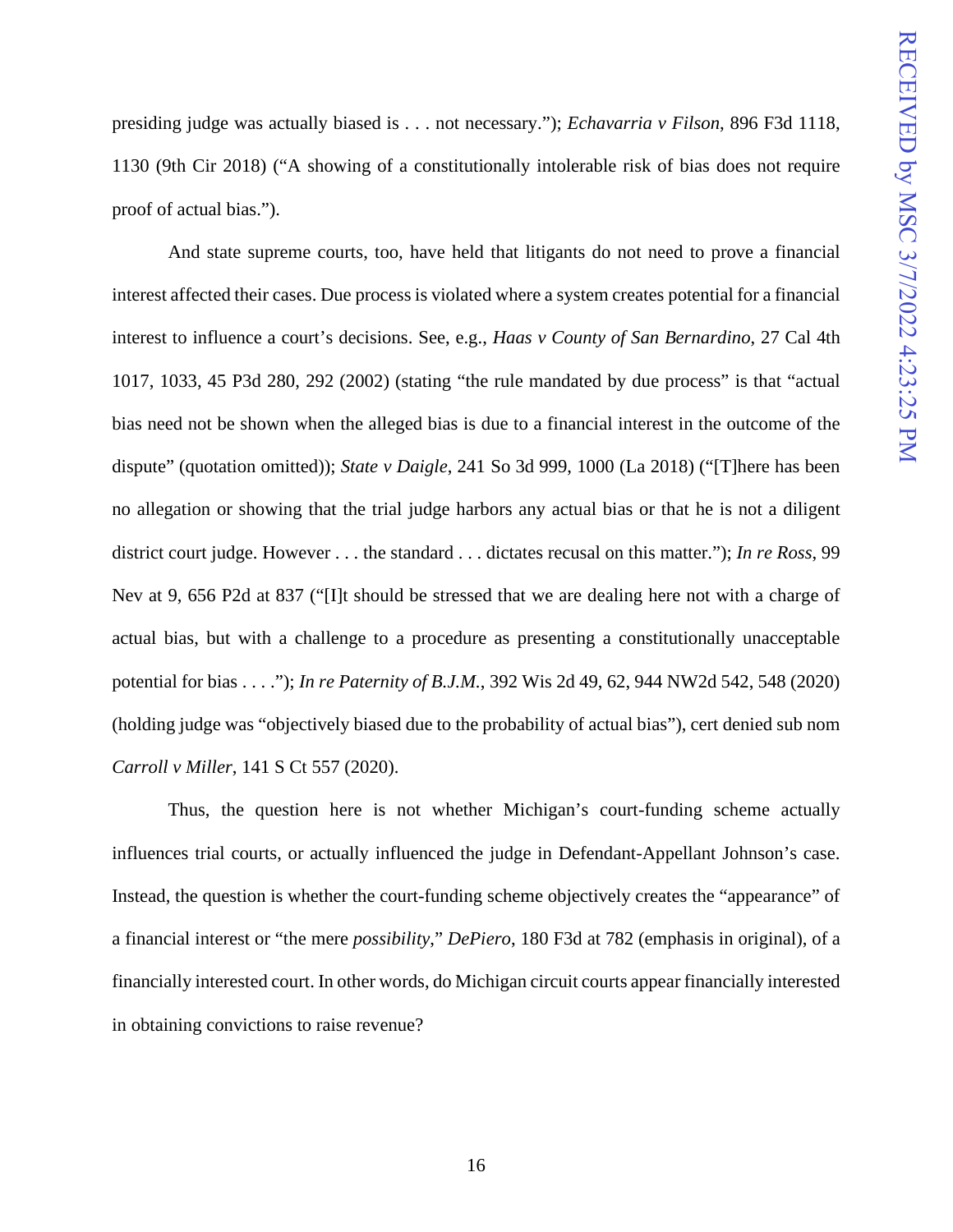**\* \* \*** 

A court has a financial interest when it financially benefits from convicting defendants. Even if no single decisionmaker benefits, there is an *institutional* financial interest if the decisionmaker's institution benefits from convictions. See Part I.A., *supra*. And, contra the court of appeals, a decisionmaker can have an institutional financial interest even if he or she does not control the institution's budgets—the financial interest exists merely because the court benefits from, and perhaps depends on, convicting defendants. See Part I.B., *supra*. That institutional financial interest, so long as it's not *de minimis*, violates due process. See Part I.C., *supra*. In fact, even if there is no actual financial interest, the *appearance* of a financial interest is sufficient to violate due process. See Part I.D., *supra*.

## <span id="page-21-0"></span>**II. Michigan Trial Courts Have, or Appear to Have, an Unconstitutional Financial Interest in Guilty Convictions.**

Michigan trial courts not only benefit from guilty convictions, they depend on them: "The current [funding] system is dependent upon court assessments (fees, fines, and costs) to generate substantial revenues . . . ." AA 99a. Michigan trial courts *must convict defendants to maintain at least a quarter of their revenues*. Those defendants do not appear before financially neutral courts. At the very least, those courts do not appear neutral. That violates due process.

When a defendant is convicted, MCL 769.1 $k(1)(b)(iii)$  lets a trial court order the defendant to pay costs "reasonably related to the actual costs incurred by the trial court," including "[s]alaries and benefits for relevant court personnel," "goods and services necessary for the operation of the court," and "[n]ecessary expenses for the operation and maintenance of court buildings and facilities." Court costs, along with fines and fees, pay on average for nearly half the expenses of Michigan's trial courts. Twenty-six percent of trial court resources are paid for by fines, fees, and costs imposed and retained by the courts. AA 91a. Another 23% comes from the State, but most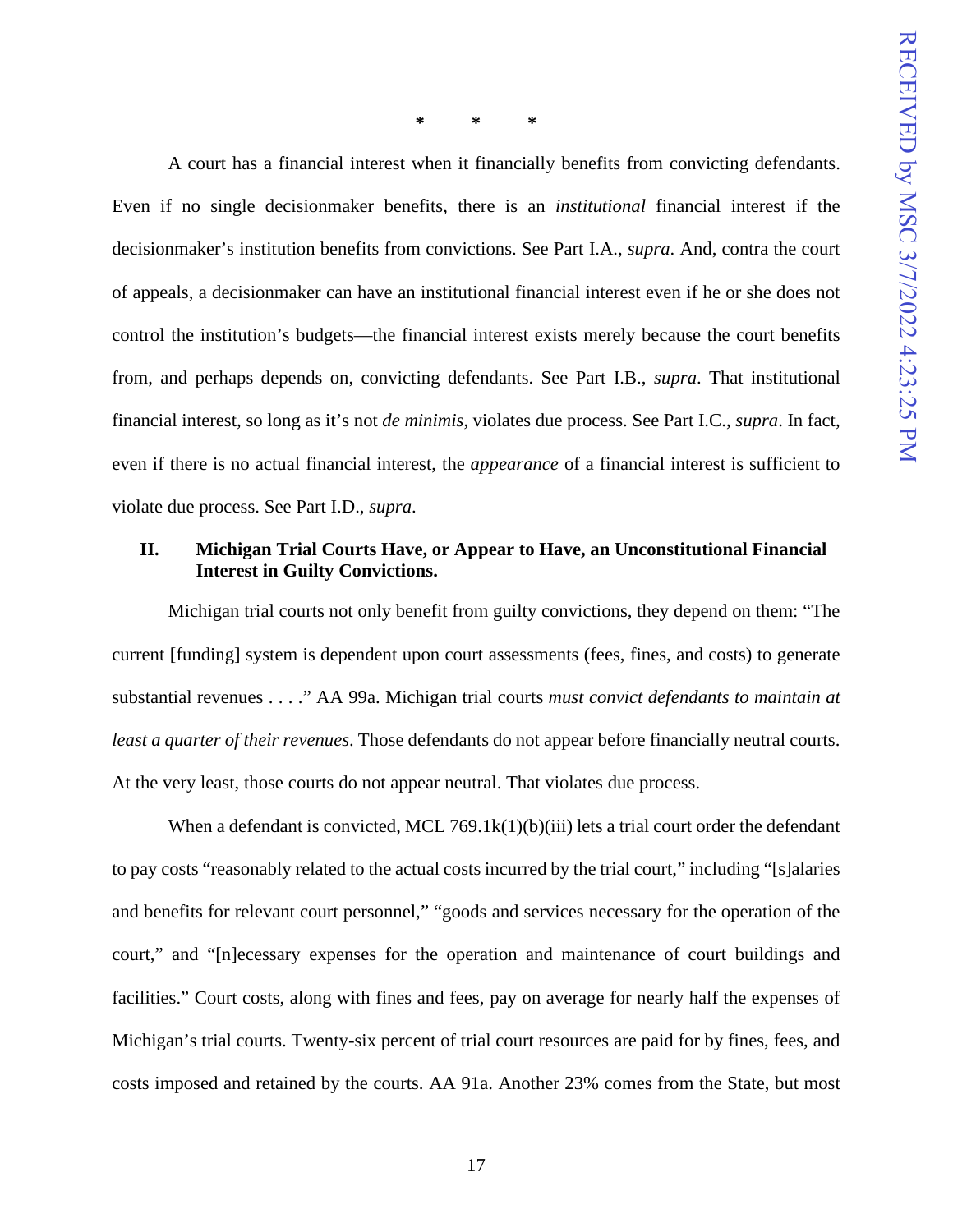of that money in fact comes from costs imposed by trial courts and remitted to the State. AA 99a. Those remittances are then pooled and redistributed back to the trial courts. Only 2.24% of trial court funding comes from the State's general fund. AA 100a.

Michigan trial courts' financial dependence on convictions places this case squarely within the bounds of *Ward*, *Cain*, and *Caliste*. In each of those cases, the courts found that a municipality's or court's financial dependence on fines and fees violated due process. If a court's finances depend on convicting a defendant, that defendant is not appearing before a neutral, disinterested court. And given that trial courts so heavily depend on these costs—for at least a quarter, and perhaps up to one-half, of their incomes—there can be no suggestion their financial interest is *de minimis*. "[C]ertainly, any person suddenly deprived of 10% or more of his income would find the loss substantial." *DePiero*, 180 F3d at 780 (quotation marks omitted).

Michigan trial courts receive a substantial financial benefit from the court costs imposed alongside guilty convictions. Yet the court of appeals held that trial courts do not have a financial interest because there must be evidence that court costs were deposited "into a special or specific fund." AA 56a. This was error. As demonstrated in Part I.B., *supra*, the Judicial Expense Fund in *Cain*, and the judges' responsibility for it, was just one reason those judges cared to generate court revenues. But, as the *Caliste*, *AEP*, and *Harper* cases show, other reasons may similarly give decisionmakers an interest in generating revenue. What matters is whether the decisionmaker's institution is going to benefit financially from an adjudication, and whether that decisionmaker has a reason to care for her institution's finances.

Michigan's court-funding scheme certainly gives judges a reason to care about imposing costs. This case concerns more than just a special fund: 26% of revenues are from costs imposed by trial courts and then retained in their own accounts. AA 91a. Those costs pay for the courts'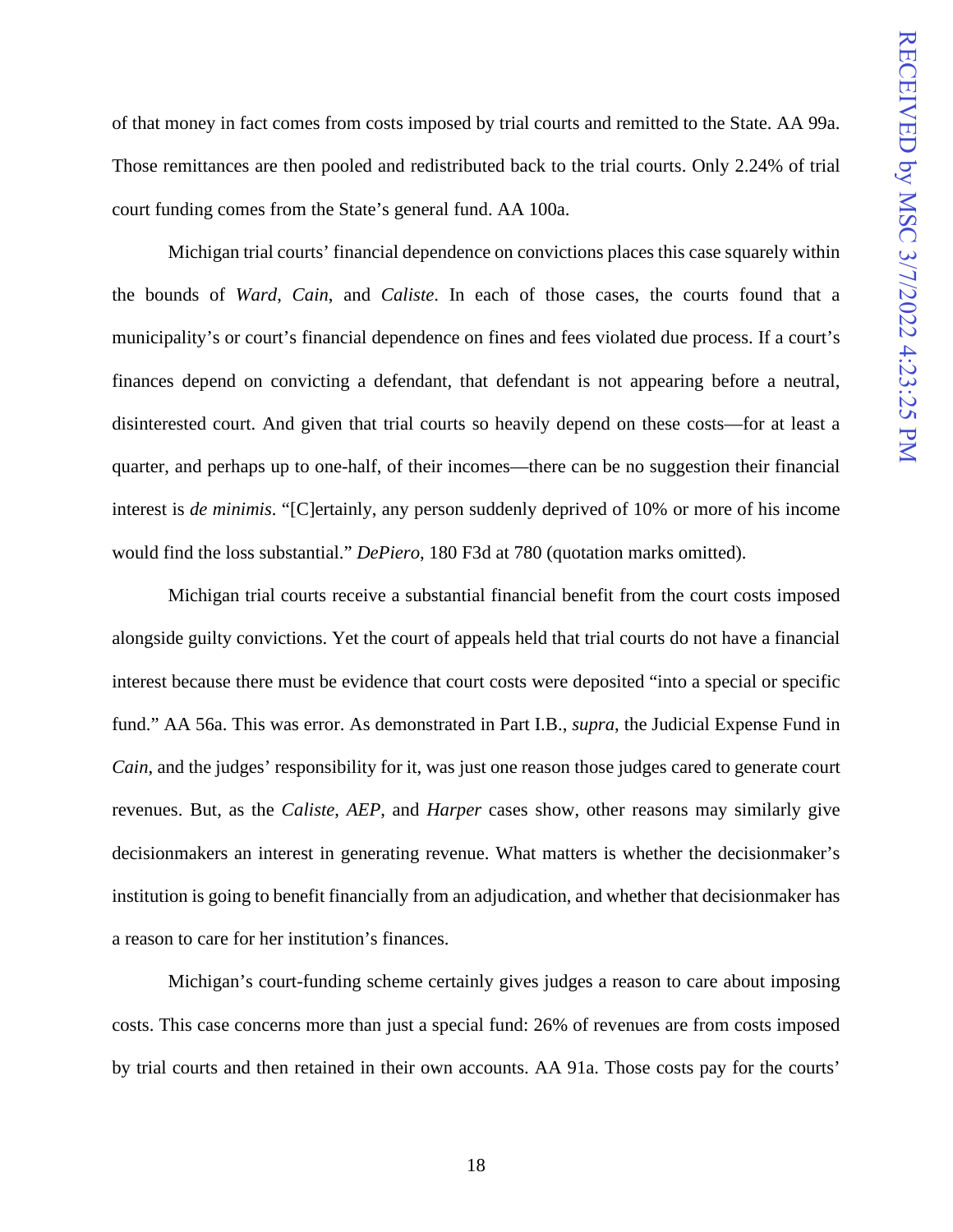operations. MCL 769.1k(1)(b)(iii). [4](#page-23-0) This means that, as in *Caliste*, court costs "help fund critical pieces of a well-functioning chambers. And if an elected judge is unable to perform the duties of the job, the job may be at risk." 937 F3d at 530. The City of Southfield threatened its court with eviction when revenues dried up, leaving the court "left to find its own resources to rent space to carry out its duties." AA 229a. One judge recalled that "her court's budget is not predicated on the needs of the court's operation but is tied exactly to the amount of revenue we generate through fines and costs." AA 46a (quotation marks omitted). And when trial courts do produce much needed revenue, local governments view the courts as the "cash cow of local government." AA 190a. As the dissent below noted, "MCL 769.1k(1)(b)(*iii*) requires courts to do exactly what our several constitutions have all barred—take money from convicted defendants and use it to fund its operations." AA 45a. A court so dependent on these convictions is "not impartial because its revenue depend[s] directly and materially on . . . sentencing decisions." *Harper*, 976 F3d at 1244. Michigan trial courts are unconstitutionally dependent on court costs.

Finally, even if trial courts are not actually influenced by the revenue they obtain from costs, using those costs to fund the courts creates the appearance of a financial interest. The court of appeals in fact recognized this appearance of bias, saying it "agree[s] that use of the funds generated pursuant to MCL 769.1k(1)(b)(*iii*) to finance the operations of the sentencing judge's court, coupled with intense pressure placed on that court by its local funding unit, *could create at* 

<span id="page-23-0"></span><sup>&</sup>lt;sup>4</sup> The court of appeals held that MCL 769.1k(1)(b)(iii)'s requirement that certain costs be used to directly fund the court's operations in fact supports its constitutionality. Trial courts, it stated, do not have "unconstrained" discretion to impose costs because these costs are "reasonably related to the actual costs incurred." AA 56a. But the court's reasoning looks at the wrong use of discretion. It's not the amount of the cost that is unconstitutionally influenced by the trial court's financial needs; it's the decision to convict the defendant in the first place. Costs can only be imposed on defendants who are guilty. Thus, when deciding whether to convict, a court may be unconstitutionally interested in convicting to generate much needed court revenues.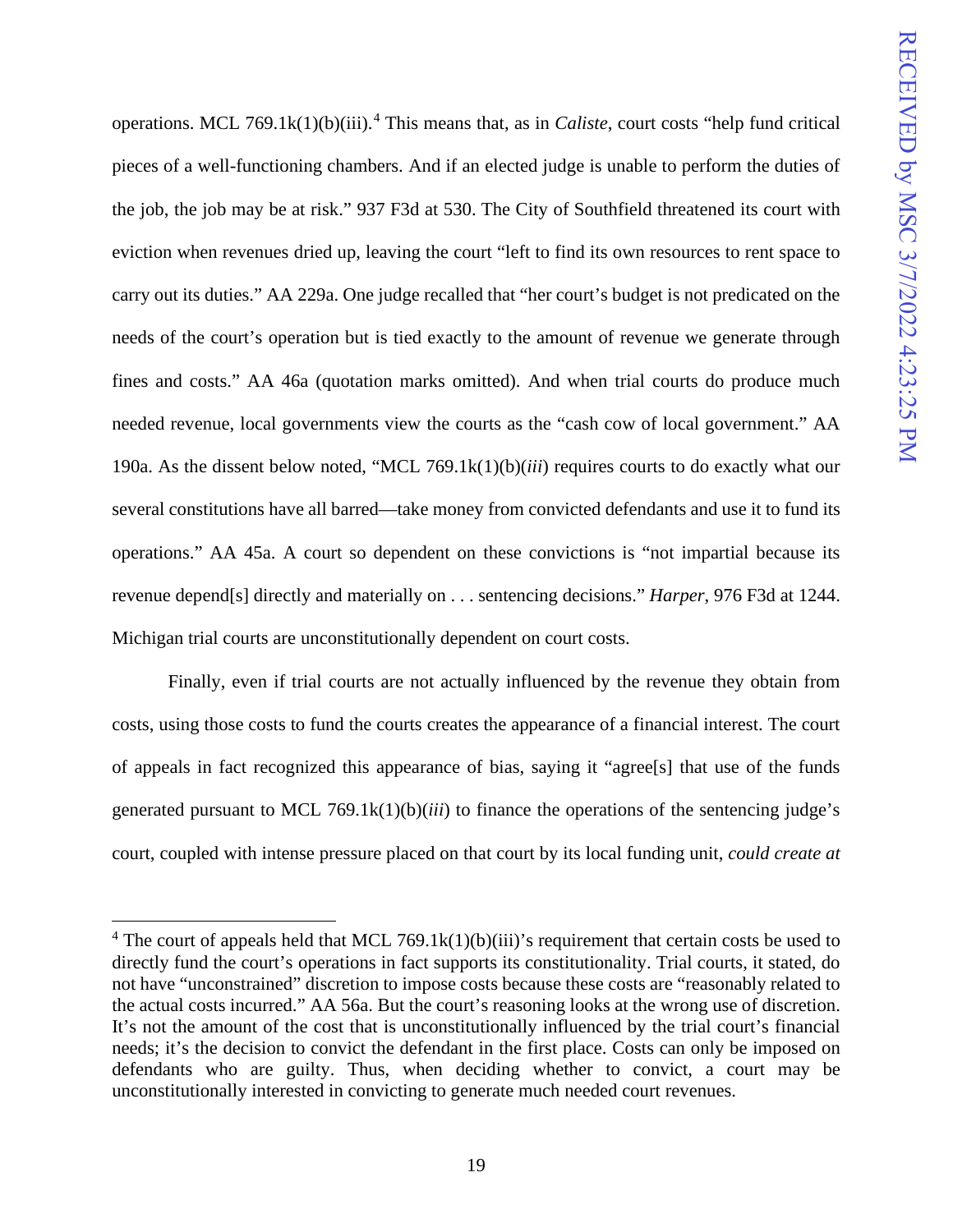*a minimum an appearance of impropriety*." AA 57a (emphasis added). That appearance of a financial interest, as explained in Part I.D. *supra*, violates due process.[5](#page-24-0)

The very fact that the statute "might operate unconstitutionally" by financially incentivizing some trial courts to convict makes the statute unconstitutional in all applications, under any set of circumstances. It is the objective possibility or appearance of bias that matters, not whether a trial court is actually biased in its decision-making. When defendants enter the court, they do not see a disinterested judge. Instead what appears is a judge that must convict them to fund a quarter or more of the court's budget. So even if a court is not financially interested, Michigan's funding scheme objectively tempts trial courts to be interested. That makes Michigan's funding scheme unconstitutional. What matters is that there is an unconstitutional "appearance of impropriety." AA 48a.<sup>[6](#page-24-1)</sup>

<span id="page-24-0"></span> $5$  It's possible the court did not properly apply the "appearance of bias" standard because it confused the merits of this case with the "facial" versus "as-applied" distinction. The court of appeals held that the mere potential for bias here was not enough to meet the legal standards applicable to a facial challenge, which require "no set of circumstances under which MCL 769.1k(1)(b)(*iii*) would be valid." AA 57a. It therefore rejected Defendant-Appellant's arguments that the statute "might operate unconstitutionally." *Id.* But the facial standard should not be confused with the merits. The merits question is whether there was an appearance or possibility of a financial interest. That means that MCL 769.1 $k(1)(b)(iii)$  is unconstitutional if it creates a mere potential for bias, even if certain judges do not succumb to that financial temptation.

<span id="page-24-1"></span><sup>&</sup>lt;sup>6</sup> The court of appeals questioned whether financial interests are still unconstitutional where, as here, the defendant enters a plea. AA 53a. They are. The decision to plea is not fairly made if the defendant suspects the court is biased. When the defendant enters a plea, he must consider his chances of prevailing at trial, and those chances look drastically different when the court appears to have a financial interest against the defendant.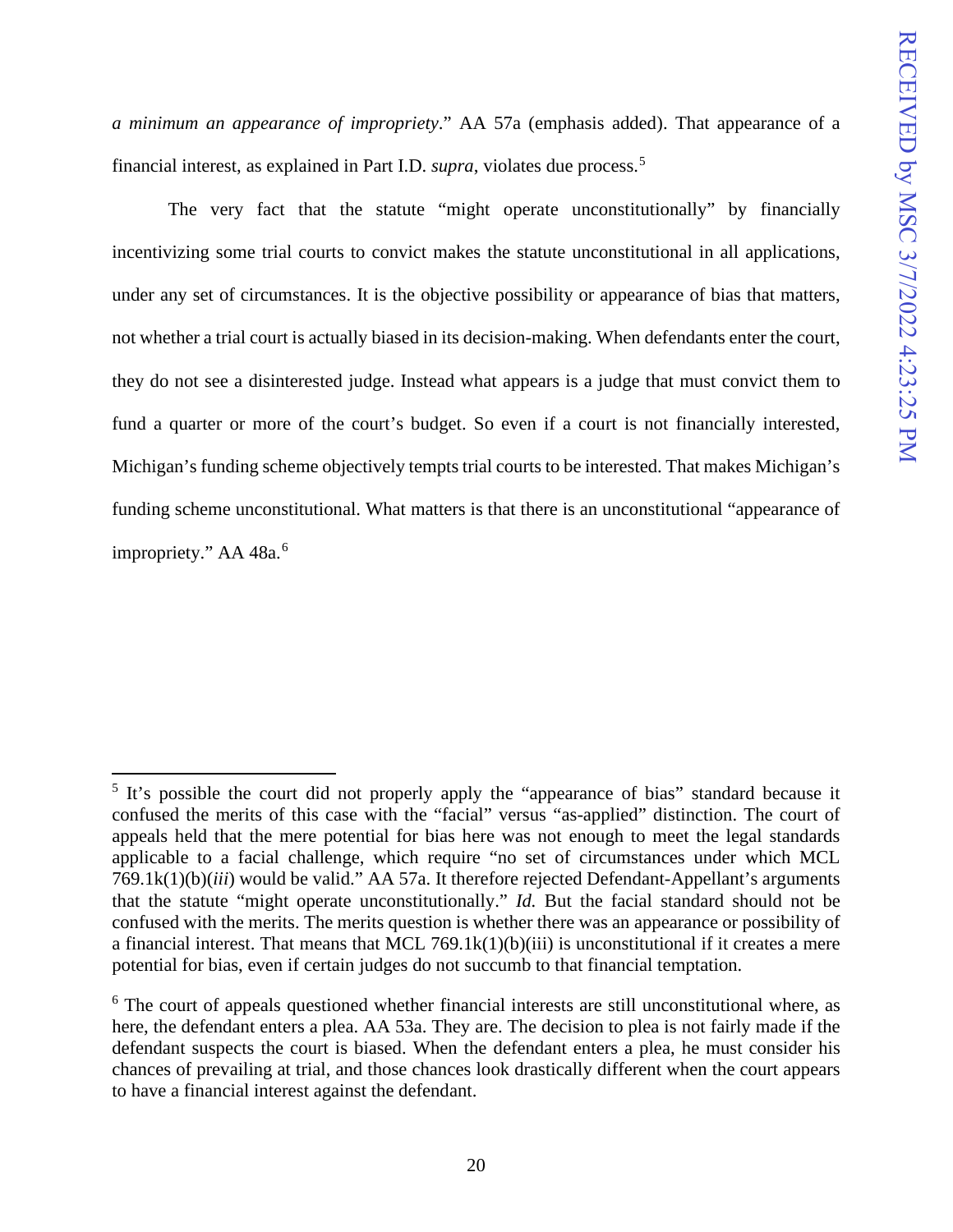#### **CONCLUSION**

<span id="page-25-0"></span>MCL 769.1k(1)(b)(iii) enables Michigan trial courts to financially depend on convicting defendants. That dependence violates due process, because those defendants do not have their cases heard in neutral, financially disinterested courts. To end that due process violation, Amicus respectfully requests that this Court reverse the court of appeals and rule that MCL 769.1k(1)(b)(iii) violates the Due Process Clause of the Fourteenth Amendment to the United States Constitution.

Respectfully submitted,

By: /s/ Joshua A. House Joshua A. House\* Patrick M. Jaicomo (P75705) INSTITUTE FOR JUSTICE 901 N. Glebe Rd., Suite 900 Arlington, VA 22203 (703) 682-9320 jhouse@ij.org pjaicomo@ij.org

Attorneys for *Amicus Curiae*

\*Temporary Admission